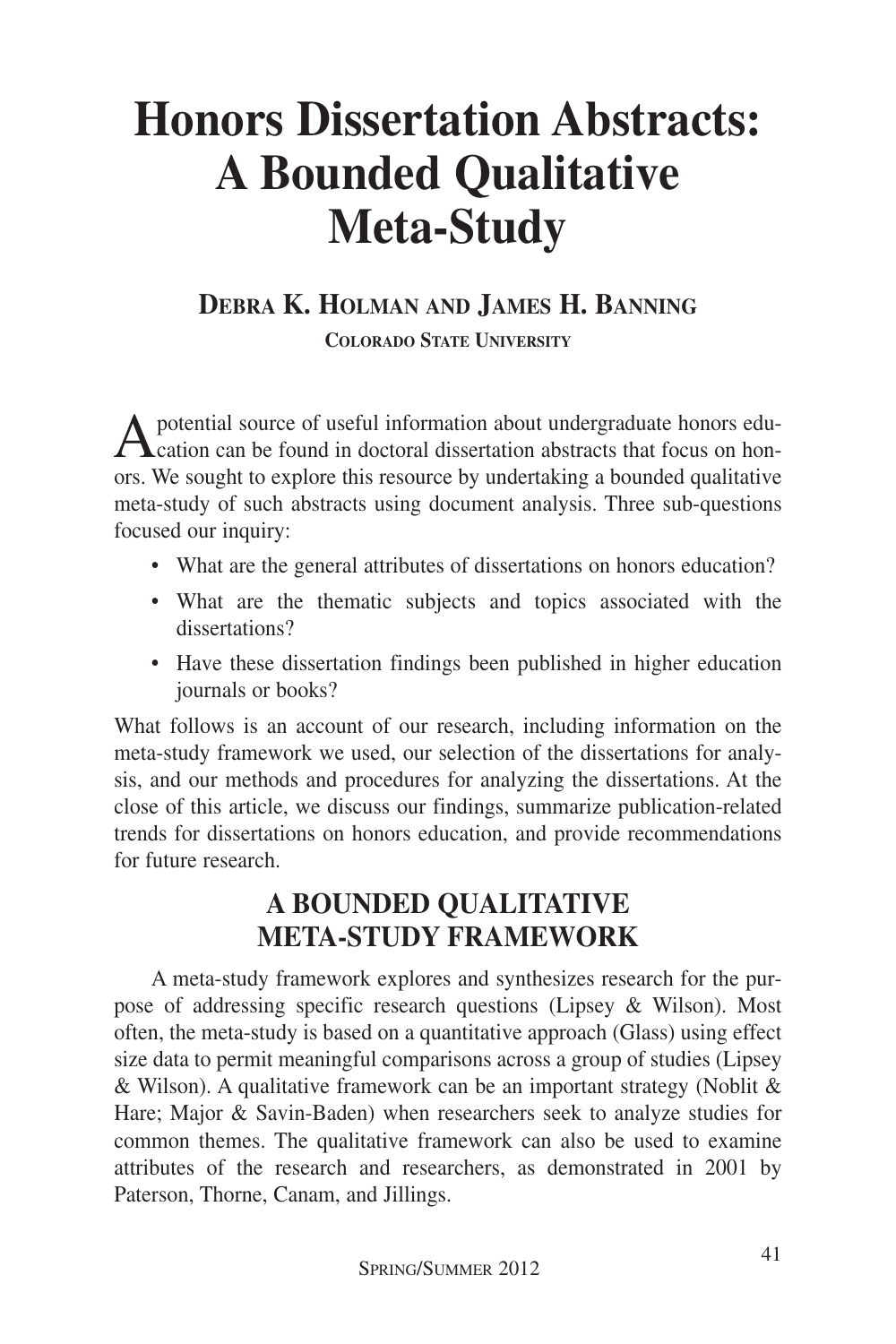For our study, we used a qualitative meta-study framework limited to or bounded by a specific activity: the production of dissertation abstracts on honors education. Additionally, we selected a specific time period (1987–2006) in which the dissertations were produced to further bound and focus our analyses. In using a bounded qualitative approach, we were applying a specific meta-study framework used successfully in several recent studies on education, including Banning and Folkestad's 2011 study of educationrelated dissertations on science, technology, engineering, and mathematics (STEM); Davies, Dickmann, Harbour, & Banning's 2011 study on community college-related dissertations; and Banning & Kuk's 2009 and 2011 studies on dissertations covering collegiate student affairs organizations and residence life.

#### **SELECTION OF THE DISSERTATIONS**

In 2007, Holman undertook a study on publications of research related to collegiate honors and to high-achieving, high-ability, and gifted and talented education. Her findings were detailed in a report to the External Relations Committee of the National Collegiate Honors Council (NCHC) and disseminated broadly, both as an annotated bibliography and EndNote library files, in two NCHC National Conference sessions in Denver, Colorado, that same year. As part of her study, Holman (2007a) sought to locate dissertations on collegiate honors and on high-achieving, high-ability, and gifted and talented education in ProQuest. Using a list of 25 search terms, she located a total of 132 dissertations, which were incorporated into her EndNote reference library; this material was published in her *Annotated Bibliography: Honors Research.* We selected this subset of 132 dissertation-related entries for our qualitative meta-study framework and analyses. Before undertaking our review, we reran Holman's dissertation search in the current version of Digital Dissertations: ProQuest to include any additional data that might have been added to the ProQuest entries for the dissertations of interest.

## **METHODS AND PROCEDURES**

#### **BOUNDING THE SAMPLE**

One of the primary research questions we had posed concerned the publication of dissertation-related findings in higher education journals or books. We chose to bound our study to the most recent twenty-five-year period, from 1987–2011, to gain a sense of current topics and trends in publishing on honors education research. We further determined our specific analyses of the dissertations would focus on those produced between 1987 and 2006 so that, in searching for related post-dissertation publications, we would extend to the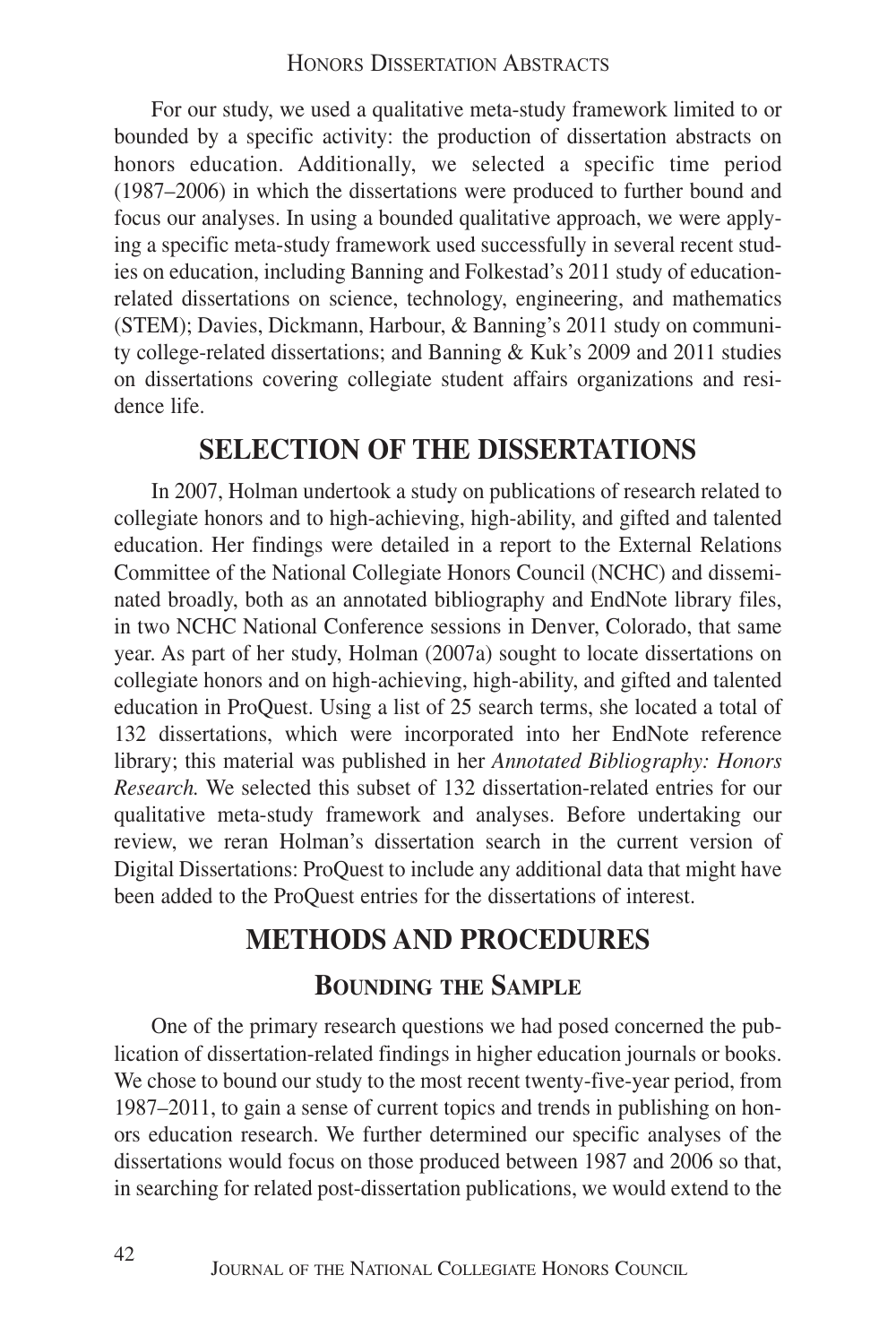authors a five-year window—until 2011—to have had their research published in higher education journals or books.

To formally bound our sample, a query was run in EndNote to locate those dissertations published in the twenty-year period of 1987–2006 and containing the specific terms "honor" or "honour" in any search field. A total of fifty-one entries met the criteria. The abstracts for all entries in the query were subsequently reviewed to confirm the research had been conducted as a dissertation focused on some aspect of undergraduate honors program or honors college education. Two entries were removed, one for being a master's thesis and the other for focusing on high-achieving students earning awards and honors but not participating in an honors program or college. The remaining forty-nine entries were retained as the sample for the bounded meta-study.

#### **QUALITATIVE DOCUMENT ANALYSIS**

Qualitative document analysis (QDA) (Altheide, Coyle, DeVriese, & Schneider), also known as ethnographic content analysis (Altheide), served as the primary analytical approach within our meta-study framework. QDA is a form of qualitative content analysis that examines documents in both deductive and inductive manners (Altheide) as opposed to the strict deductive coding and numerical analysis typically associated with classical content analysis (Krippendorff). Within the QDA framework, coding is undertaken as template analysis (King). In this method, *a priori* (deductive) codes are used along with new codes produced through an inductive approach to the data.

The *a priori* codes for our study were year of degree, awarding institution, author gender, research methodology used, comparative analysis with non-honors program(s) or college(s), and type of doctorate awarded. (When an author's gender was not readily identifiable in the name, an online search in Google was conducted to locate the author and confirm his or her gender through a published photograph. In all such search instances, the author was located and a photo found either at his/her place of employment or via a public social networking site, e.g., LinkedIn or Facebook.) Our thematic analyses of the dissertation subjects and topics used the inductive coding strategy of the constant comparative method (Corbin & Strauss); each dissertation abstract was assigned a subject and topic code, and, from the listing of codes, a thematic structure was induced. The process of peer debriefing was used to ensure the trustworthiness of the inductive coding process (Creswell). We jointly examined our separate subject and topic coding of the dissertations, and the final assignment of dissertations to subjects and topics was determined by consensus.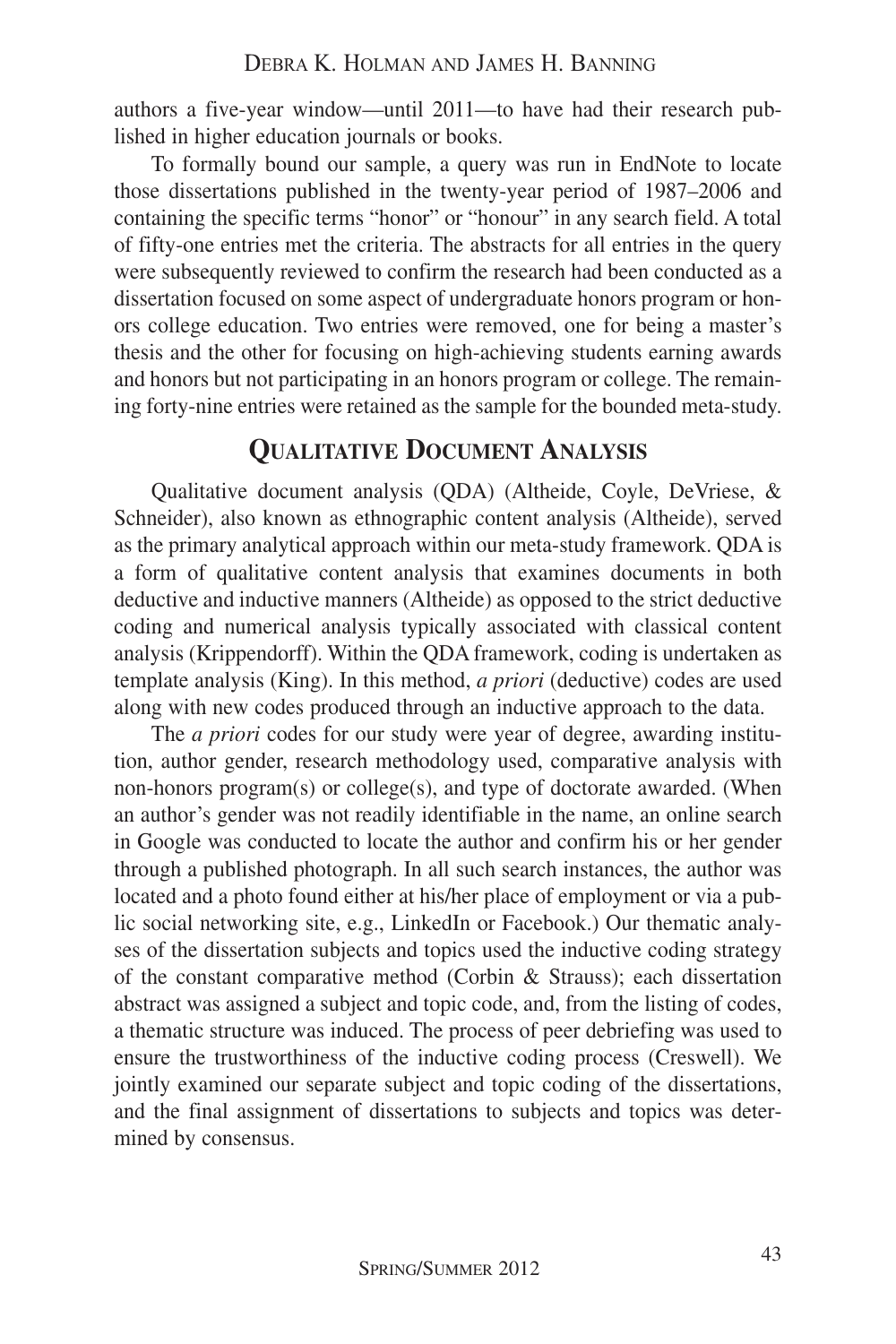#### **CARNEGIE RESEARCH CLASSIFICATION FOR INSTITUTIONS**

Our analyses included identifying the Carnegie Basic Classification for Institutions of Higher Education for each university granting a doctoral degree for the dissertations in the meta-study. Carnegie identifications were made by visiting the website for the Carnegie Foundation for the Advancement of Teaching (2012) in January 2012 and searching for institutions by name to learn their current classification standing.

## **AUTHOR PUBLICATIONS IN HIGHER EDUCATION JOURNALS OR BOOKS**

The search for journal articles or books resulting from dissertations was done in early fall 2011 using the following databases: Educational Abstracts, PsychInfo, the Humanities International, and Academic Search Premier. A follow-up search was then completed in late January 2012 in Google Scholar. Articles and books published by the dissertation authors were selected if the titles or abstracts of the publications were clearly identifiable as relating to the authors' dissertation titles or abstracts.

## **FINDINGS**

## **UNIVERSITY PUBLICATION INFORMATION AND GENERAL ATTRIBUTES FOR DISSERTATIONS**

As shown in Figure 1, over the period of 1987–2006, dissertations on honors education were published at the rate of two to three dissertations per year. In four years—1993, 1999, 2003, and 2004—four to six dissertations were published, and in two years—1990 and 1996—no dissertations were published. Figure 1 also shows a general trend from 1999 to 2006 toward a quantitative methodological approach in the dissertation research whereas in the prior twelve years most dissertations relied on qualitative methodological approaches.

For the 49 dissertations under study, a total of 37 universities served as the publishing entities for the research undertaken, with Arizona State University and Indiana University having the highest publication rate of three dissertations each during the twenty year period of 1987–2006. Eight institutions—Morgan State University, State University of New York at Buffalo, Texas A&M University-Commerce, The Ohio State University, The Pennsylvania State University, The University of Alabama, The University of Connecticut, and University of South Carolina—each published two dissertations. Table 1 shows that only six dissertations—12% of the total—were produced at universities in the Western United States, with half of those at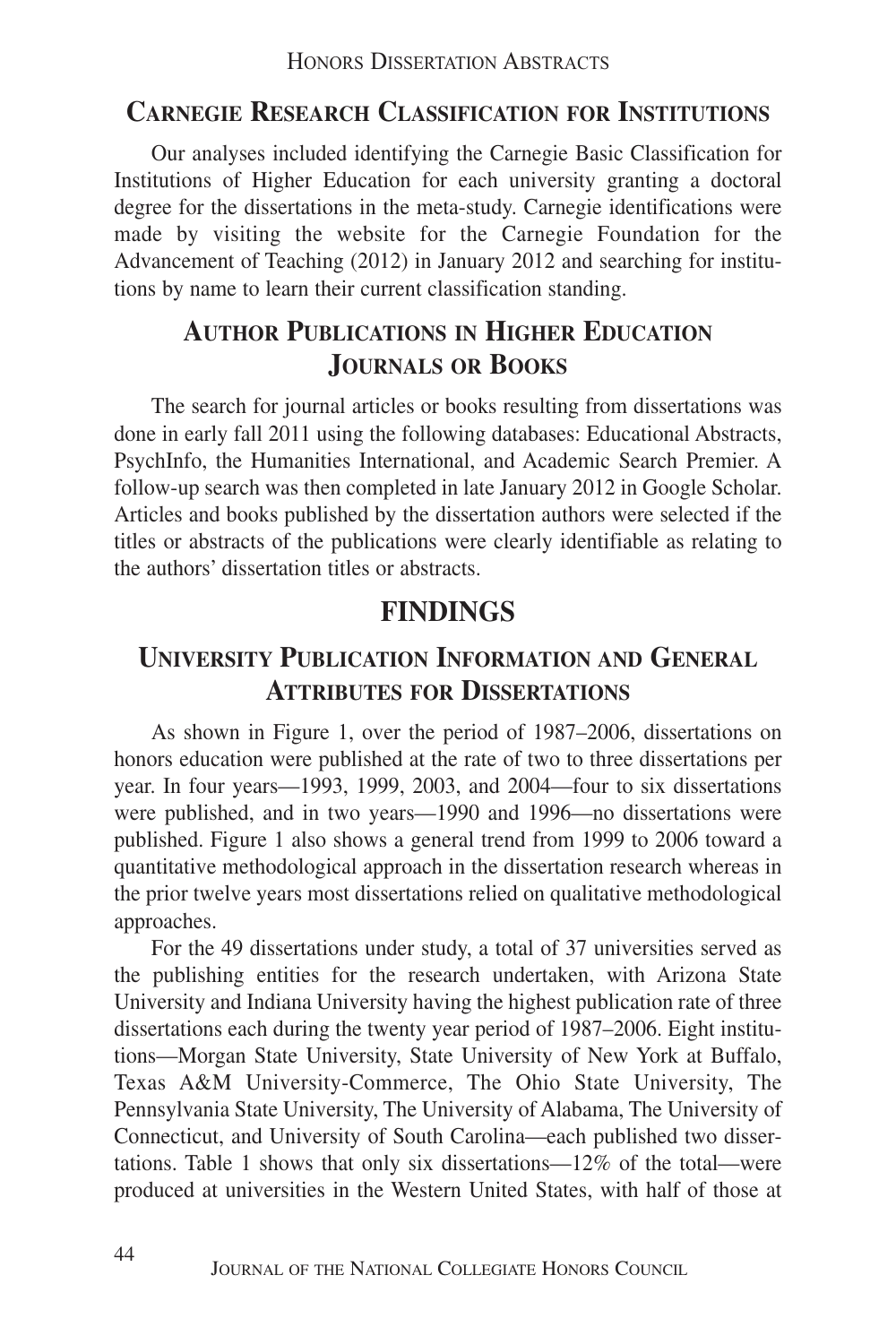

**Figure 1. Dissertation Publication Rate by Year and Methodology, 1987–2006**

Arizona. A few dissertations were published by universities in the Upper Midwest or Midwest. The majority of the dissertations were published by universities in the Eastern and Southern United States.

Table 2 presents our findings on the general attributes for the dissertations, including author gender, research methodology, comparative analysis with non-honors program(s) or college(s), type of doctorate awarded, and institutional classification by Carnegie. By gender, 73% of the dissertations were produced by female students and 27% by male students. A little over half the dissertations, 25 total, relied on quantitative methodology, but, with 21 dissertations having a qualitative focus, there was no substantively demonstrated preference in methodologies. As previously noted, however, and as displayed in Figure 1, there was a preference for using quantitative methodology in dissertations published from 1999 to 2006. There was also a preference—over the entire period under study—for doing research that focused exclusively on honors education, with just over three-quarters of all the dissertations not incorporating some element of comparative analysis with non-honors programs, colleges, or students. When looking at the types of doctoral degrees granted, 69% were found to have been awarded as doctors of philosophy, 29% as doctors of education, and 2% as doctor of arts. The large majority of degree-granting institutions, a total of 83%, were classified by Carnegie as having RU/H or RU/VH status, indicating that most students undertook their dissertations on honors education at institutions with high to very high research activity.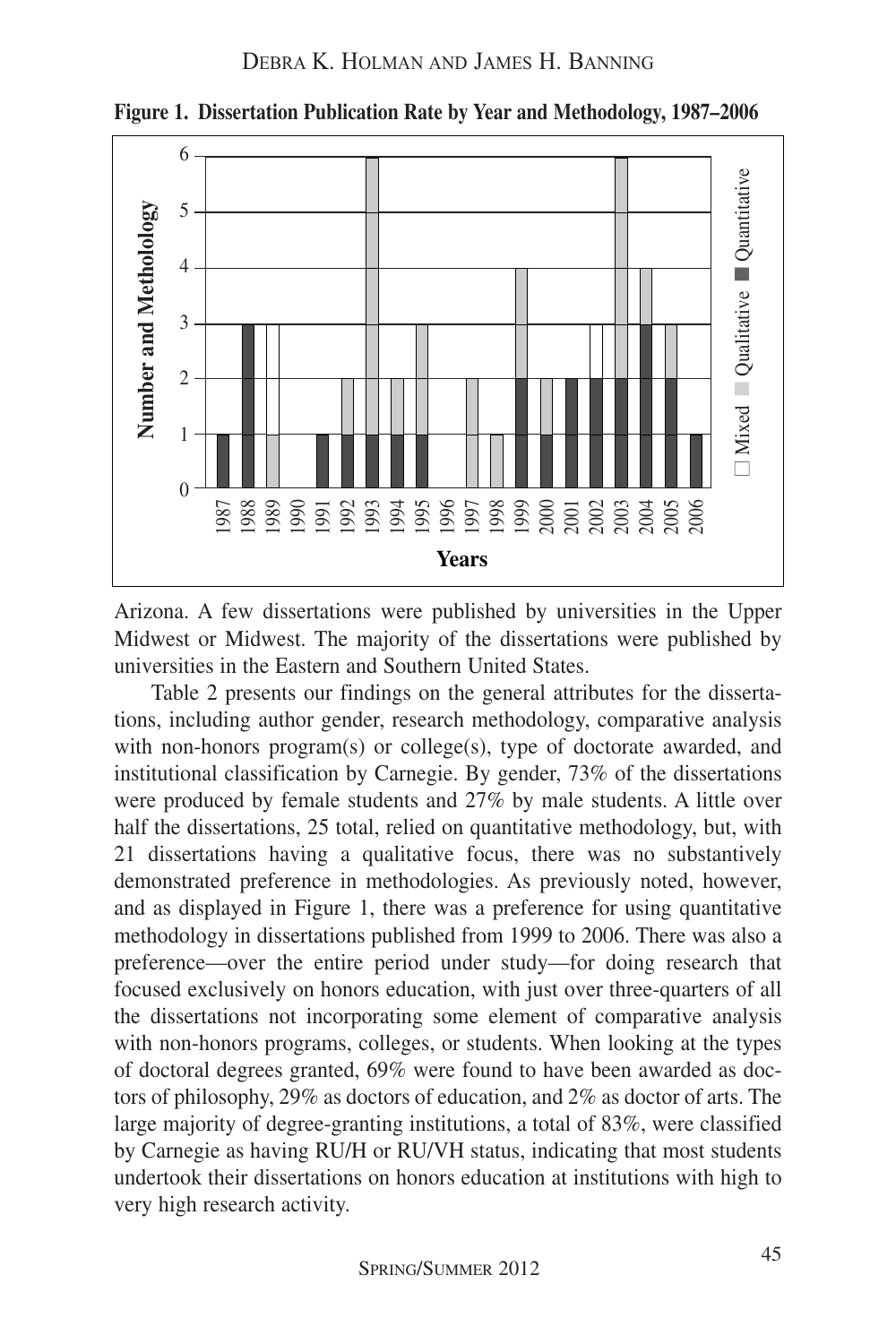## HONORS DISSERTATION ABSTRACTS

| <b>Author (Year)</b>        | <b>Institution</b>                                             |
|-----------------------------|----------------------------------------------------------------|
| Abrams, D. J. (2004)        | George Mason University, Virginia                              |
| Adkins, K. K. (1994)        | The University of Alabama, Alabama                             |
| Allen, N. E. (2002)         | Morgan State University, Maryland                              |
| Aryulina, D. (1995)         | Virginia Polytechnic Institute & State<br>University, Virginia |
| Billingsley, L. C. (1994)   | Nova Southeastern University, Florida                          |
| Bouldin, E. L. (1998)       | The University of Alabama, Alabama                             |
| Brown-Myers, P. A. (1989)   | Auburn University, Alabama                                     |
| Bulakowski, C. (1993)       | Loyola University of Chicago, Illinois                         |
| Campbell, K. C. (2006)      | Oklahoma State University                                      |
| Capuana, J. A. (1993)       | State University of New York at Buffalo,<br>New York           |
| Chmiel, S. M. (1993)        | State University of New York at Buffalo,<br>New York           |
| Christopher, M. M. (2003)   | Texas Tech University, Texas                                   |
| Cook-Goodhue, N. R. (1989)  | University of South Carolina, South Carolina                   |
| Cosgrove, J. R. (2004)      | The Pennsylvania State University,<br>Pennsylvania             |
| Cummins, C. F. (2004)       | Texas A&M University-Commerce, Texas                           |
| DeHart, K. E. (1993)        | The University of Akron, Ohio                                  |
| Enochs, P. P. (2001)        | Tennessee State University, Tennessee                          |
| Freeman, M. G. (1988)       | The Ohio State University, Ohio                                |
| Gagliardi, C. J. (2005)     | Arizona State University, Arizona                              |
| Galinova, E. V. (2005)      | The Pennsylvania State University,<br>Pennsylvania             |
| Gibboney, R. K. (1997)      | Indiana University, Indiana                                    |
| Green, S. M. (2005)         | Delta State University, Mississippi                            |
| Guzy, A. (1999)             | New Mexico State University, New Mexico                        |
| Haarlow, W. N. (2000)       | University of Virginia, Virginia                               |
| Harrison-Cook, R. R. (1999) | University of South Carolina, South Carolina                   |

**Table 1. Summary of Dissertations Included in Meta-Study**  $(N = 49)$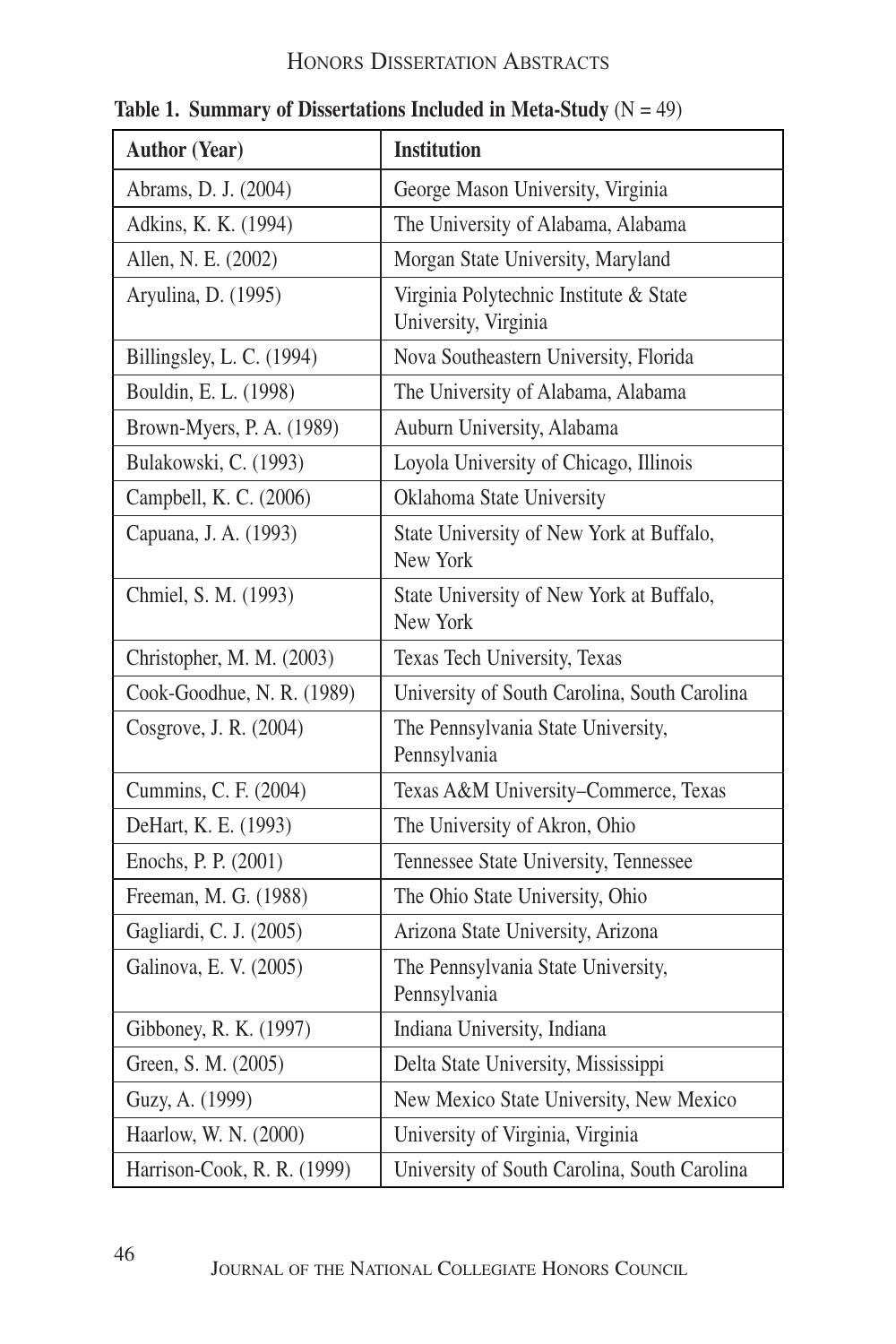| <b>Author (Year)</b>          | <b>Institution</b>                                     |
|-------------------------------|--------------------------------------------------------|
| Higginbotham, L. G. K. (1992) | Indiana University, Indiana                            |
| Hollister, D. L. (2001)       | University of Central Florida, Florida                 |
| Huggett, K. N. D. (2003)      | The University of Wisconsin-Madison,<br>Wisconsin      |
| Lapp-Rincker, R. H. (2003)    | University of Kansas, Kansas                           |
| Lease, J. A. (2003)           | University of Georgia, Georgia                         |
| Longo, F. C. (1995)           | The University of Southern Mississippi,<br>Mississippi |
| Mathey, C. K. (1993)          | New York University, New York                          |
| McCrimmon, C. A. (1988)       | Brigham Young University, Utah                         |
| Meel, D. E. (1995)            | University of Pittsburgh, Pennsylvania                 |
| Montgomery, W. L. (1991)      | Illinois State University, Illinois                    |
| Park-Curry, P. S. (1988)      | The Ohio State University, Ohio                        |
| Peterson, S. S. (1989)        | Vanderbilt University, Tennessee                       |
| Phillips, G. W. (2003)        | Sam Houston State University, Texas                    |
| Pittman, A. A. (2003)         | The University of Connecticut, Connecticut             |
| Powell, G. S. (1992)          | East Texas State University, Texas                     |
| Ringle, J. A. (1999)          | Oregon State University, Oregon                        |
| Rinn, A. N. (2004)            | Indiana University, Indiana                            |
| Sell, D. K. (1987)            | Kent State University, Ohio                            |
| Shushok Jr., F. X. (2002)     | University of Maryland, College Park,<br>Maryland      |
| Shute, L. D. (1999)           | The University of Connecticut, Connecticut             |
| Smith, G. P. W. (2000)        | Morgan State University, Maryland                      |
| Viger, D. V. (1993)           | Arizona State University, Arizona                      |
| Wallace, M. L. (2002)         | University of Missouri-Columbia, Missouri              |
| Wheeler, J. I. (1997)         | Arizona State University, Arizona                      |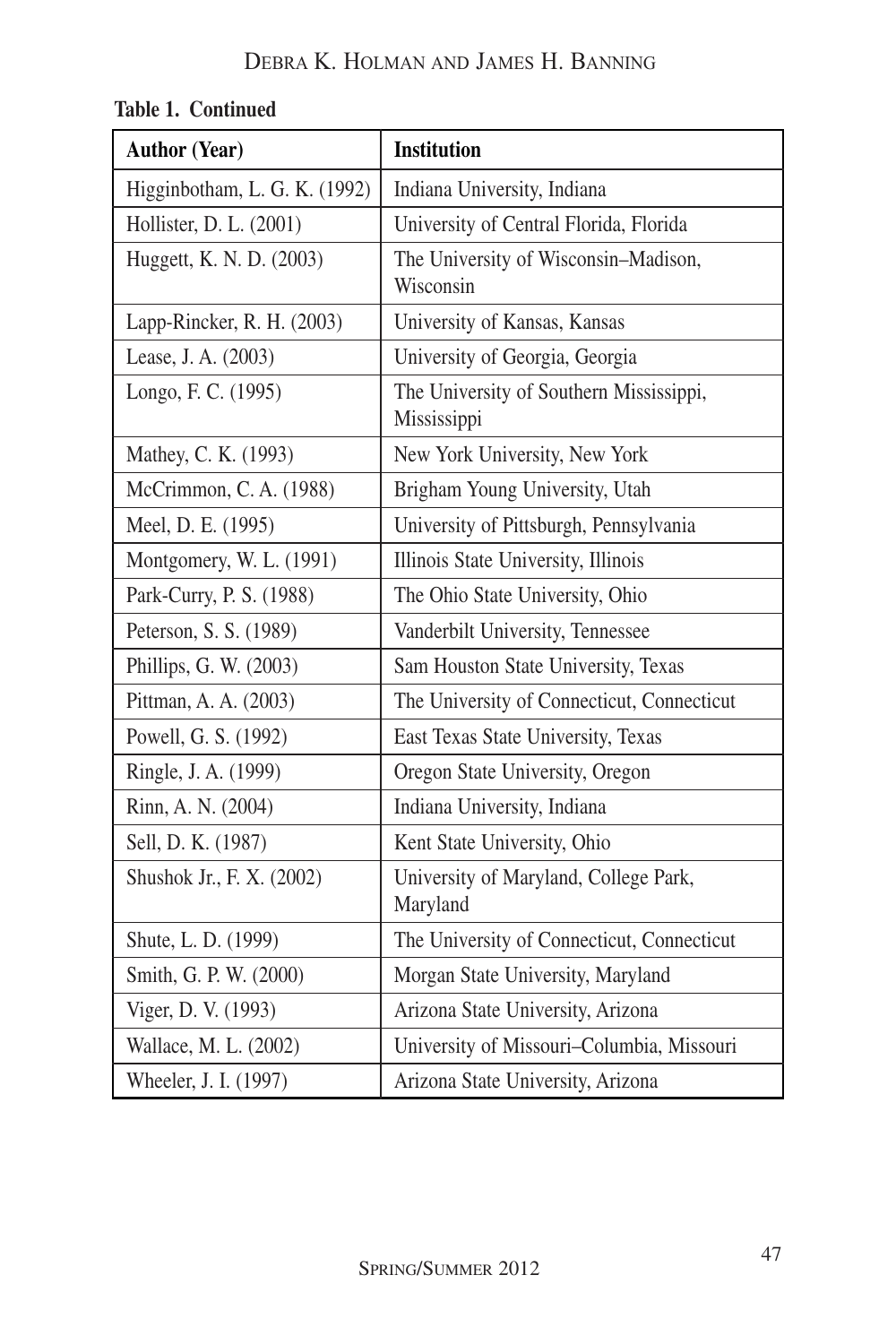#### HONORS DISSERTATION ABSTRACTS

|  | Table 2. Dissertation Attributes $(N = 49)$ |  |  |
|--|---------------------------------------------|--|--|
|--|---------------------------------------------|--|--|

|                                                                 | <b>Subject</b> |                |
|-----------------------------------------------------------------|----------------|----------------|
|                                                                 | n              | $\%$           |
| <b>Gender of Researcher</b>                                     |                |                |
| Female                                                          | 36             | 73             |
| Male                                                            | 13             | 27             |
| <b>Methodology for Study</b>                                    |                |                |
| Quantitative                                                    | 25             | 51             |
| Qualitative                                                     | 21             | 43             |
| Mixed                                                           | $\mathcal{E}$  | 6              |
| Comparative Analysis with Non-Honors (all quantitative studies) |                |                |
| Yes                                                             | 12             | 24             |
| N <sub>0</sub>                                                  | 37             | 76             |
| <b>Degree Granted</b>                                           |                |                |
| Ph.D.                                                           | 34             | 69             |
| Ed.D.                                                           | 14             | 29             |
| D.A.                                                            | 1              | $\overline{2}$ |
| Carnegie Classification ( $n = 37$ )                            |                |                |
| RU/VH: Research Universities (very high research activity)      | 19             | 51             |
| RU/H: Research Universities (high research activity)            |                | 32             |
| DRU: Doctoral/Research Universities                             | 5              | 14             |
| Master's L: Master's Colleges & Universities (larger programs)  | 1              | 3              |

## **DISSERTATION SUBJECTS AND TOPICS**

Although we determined primary subject and topic categories by consensus, many of the dissertations could have been coded into more than one category. Ultimately, we settled on six distinct subject codes and sixteen related topic codes induced from a constant comparative analysis of the dissertation abstracts. As shown in Table 3, the most common subject pursued in the dissertations was evaluation, followed closely by curriculum and instruction and then achievement. Other subject areas of interest were recruitment and retention, student development, and residence life.

For those dissertations focusing on evaluation, three forms (topics) of evaluation were common: program/operational assessment, historical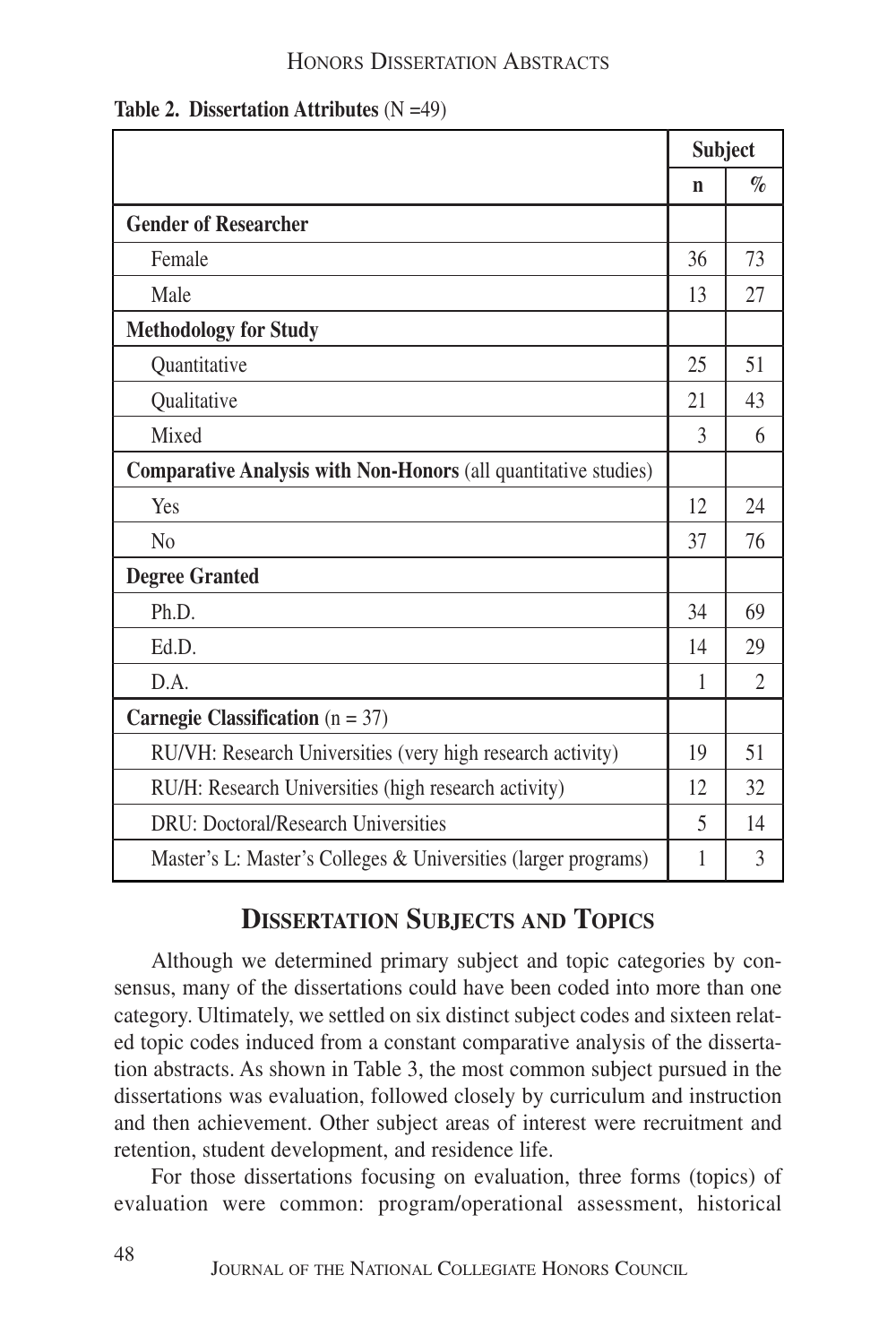| Table 3. Dissertation Subjects (alpha-ordered) and Topics (frequency-ordered) |
|-------------------------------------------------------------------------------|
| $(N = 49)$                                                                    |

|                                     | <b>Subject</b> |                | <b>Topic</b>   |                |
|-------------------------------------|----------------|----------------|----------------|----------------|
|                                     | n              | $\%$           | $\mathbf n$    | $\%$           |
| <b>Achievement</b>                  | 10             | 20             |                |                |
| Honors & Gifted Education           |                |                | 4              | 8              |
| Peer/Familial Relationships         |                |                | 2              | 4              |
| Perfectionism                       |                |                | $\overline{2}$ | 4              |
| Self Esteem/Self-Efficacy           |                |                | $\overline{2}$ | 4              |
| <b>Curriculum &amp; Instruction</b> | 11             | 23             |                |                |
| Literature/Composition              |                |                | 4              | 9              |
| <b>STEM Education</b>               |                |                | 3              | 6              |
| Learning Styles/Strategies          |                |                | $\overline{2}$ | 4              |
| Other                               |                |                | $\overline{2}$ | 4              |
| <b>Evaluation</b>                   | 15             | 31             |                |                |
| Program/Operational Assessment      |                |                | 9              | 19             |
| History                             |                |                | 4              | 8              |
| <b>Student Satisfaction</b>         |                |                | $\overline{2}$ | 4              |
| <b>Recruitment &amp; Retention</b>  | 6              | 12             |                |                |
| Persistence/Completion              |                |                | 4              | 8              |
| Recruitment                         |                |                | $\mathfrak{D}$ | 4              |
| <b>Residential Life</b>             | $\mathbf{1}$   | $\overline{2}$ |                |                |
| Engagement/Involvement              |                |                | 1              | $\overline{2}$ |
| <b>Student Development</b>          |                | 12             |                |                |
| Identity/Interrelationships         |                |                | 3              | 6              |
| Psychological Evaluation            |                |                | 3              | 6              |

examination, and assessment of student satisfaction. Nine dissertations involved program/operational assessment, with Powell (1992), Bulakowski (1993), Viger (1993), and Phillips (2003) focusing on community college settings; Peterson (1989) looking at honors in nursing; Cummins (2004) examining honors in private, Catholic school settings; and Billingsley (1994), Huggett (2003) and Christopher (2003) evaluating some other aspects of honors programs or colleges. Capuana (1993), DeHart (1993), Haarlow (2000),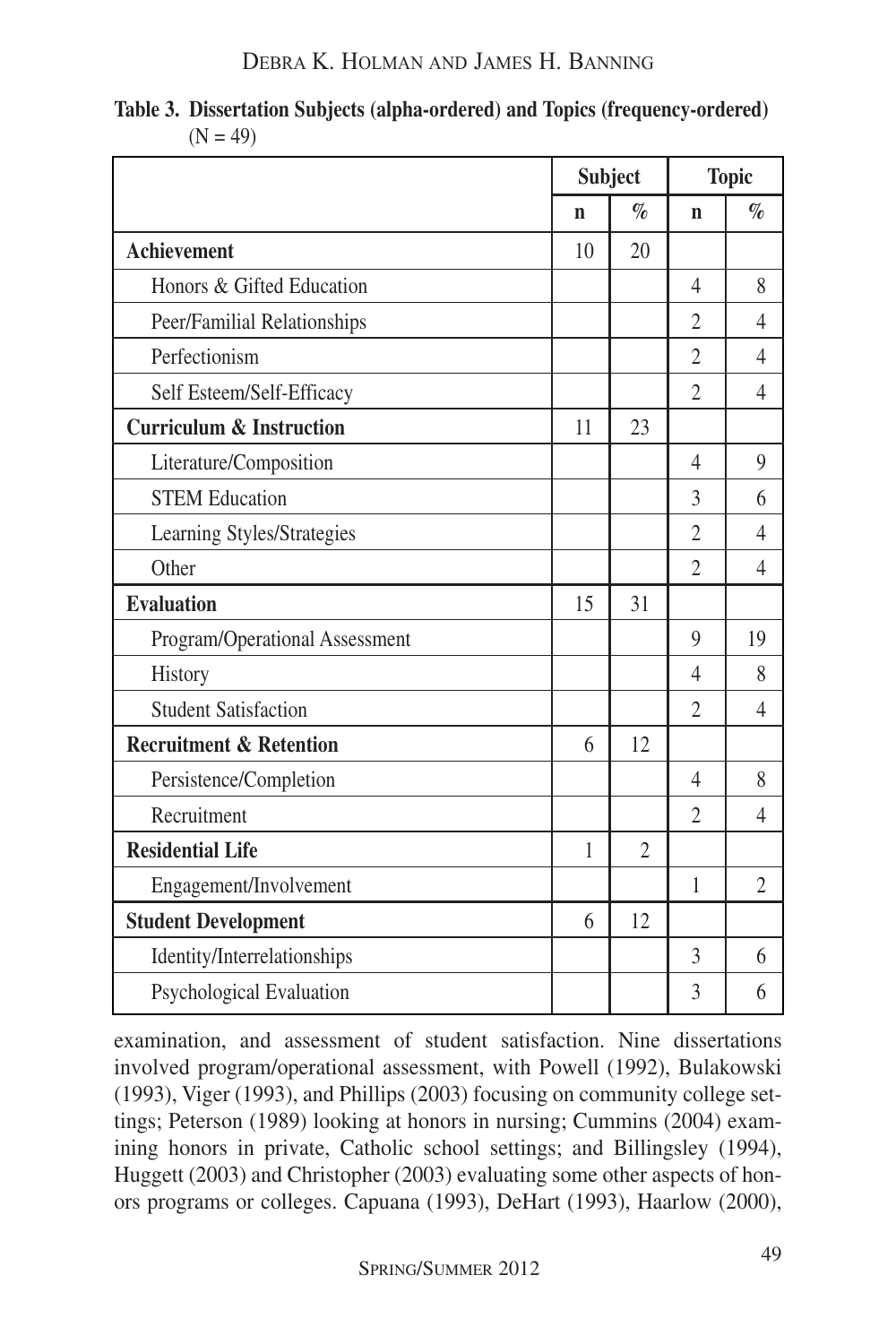and Galinova (2005) each undertook evaluation involving a historical examination of honors education. Finally, two dissertations (Montgomery, 1991; Enochs, 2001) centered on evaluation in relation to student satisfaction.

Subjects related to curriculum and instruction were the second most common found among the forty-nine dissertations in the meta-study. Literature/composition was the most common topic, pursued by Mathey (1993), Wheeler (1997), Guzy (1999), and Abrams (2004). The topic of STEM education in relation to honors was found in three dissertations (Aryulina,1995; Meel, 1995; Wallace, 2002). Additionally, Ringle (1999) and Hollister (2001) took topics related to learning styles/strategies; Cook-Goodhue (1989) looked at teacher education; and Gibboney (1997) examined service learning.

A fifth of all the dissertations took the subject of achievement. Four authors (Longo, 1995; Shute, 1999; Rinn, 2004; Green, 2005) looked at achievement through the lens of honors and/or gifted education. Achievement was also examined topically in relation to peer/family relationships by Bouldin (1998) and Smith (2000) and in relation to self-esteem/self-efficacy by McCrimmon (1988) and Lapp-Rincker (2003). Two authors (Higginbotham, 1992; Adkins, 1994) explored the topic of perfectionism in relation to achievement.

Six dissertations focused on recruitment and retention, another six on student development, and one on residence life. For the dissertations on recruitment and retention, the topic of persistence/completion was most common with four of the six authors (Allen, 2002; Cosgrove, 2004; Gagliardi, 2005; Campbell, 2006) exploring some aspect of persistence and/or completion in their studies while two authors (Sell, 1987; Harrison-Cook, 1999) looked at recruitment. Under the subject of student development, three dissertations focused on aspects of student identity/interrelationships; these dissertations had sub-topics of role (Park-Curry, 1988), peer relationships (Lease, 2003), and race (Pittman, 2003). Two student-development-based dissertations focused on psychological evaluation of first-year/freshman students in honors (Brown-Myers, 1989; Shushok, 2002), and one dissertation (Chmiel, 1993) undertook psychological evaluation of honors students in STEM education. The remaining dissertation (Freeman, 1988) in the meta-study was concerned with engagement and involvement of honors students in residence life.

## **PUBLICATION RESULTS**

Using Educational Abstracts, PsychInfo, the Humanities International, and Academic Search Premier, 8% of the dissertations, a total of four authors (Adkins, Bulakowski, Christopher, and Rinn ) were found to have published articles related to their dissertations. When the search was repeated in Google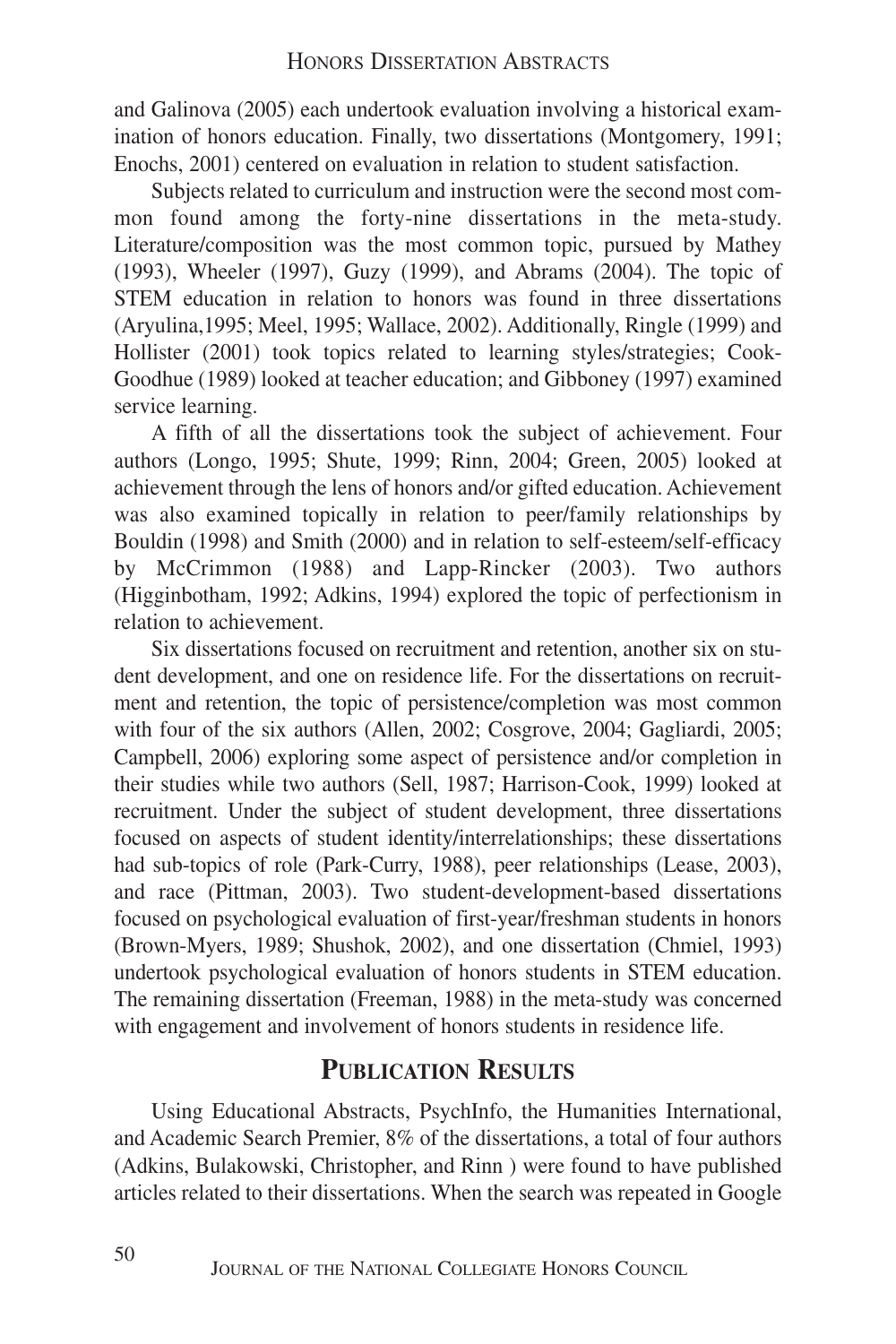Scholar, we found that almost 20% of the dissertations, a total of ten authors (Adkins, Bulakowski, Campbell, Christopher, Cosgrove, Guzy, Huggett, Meel, Rinn, and Shushok), had either published articles related to their dissertations or had their dissertations highlighted in published reviews.

Table 4 provides a summary of the journals that published the honorsrelated dissertation research. Rinn, with five publications since her dissertation was completed in 2004, was the most successful author in getting her dissertation-related research on honors education published in articles or reviews. Both Adkins and Huggett were also able to publish twice in relation to their dissertation research.

Although not highlighted in Table 4, three of the 49 authors with honors education dissertations were found, through the search in Google Scholar, to have been successful in getting their dissertation-related research published as monographs or books. In 2004, Guzy authored *Honors Composition: Historical Perspectives and Contemporary Practices*, an NCHC monograph which remains available in print and can be obtained from the NCHC national office. In 2003, Routledge published Haarlow's *Great Books, Honors Programs, and Hidden Origins: The Virginia Plan and the University of Virginia in the Liberal Arts Movement*. Finally, Peter Lang published Pittman in 2009 under the title *Whited Out: Unique Perspectives on Black Identity and Honors Achievement.*

In total, 12 of the 49 authors—almost 25%—had some portion of their dissertation-related research published in education journals or books. Those 12 authors were responsible for generating a total of 16 articles, 2 books, and 1 monograph. The remaining 37 authors, just over 75%, either did not pursue post-dissertation publication or were unsuccessful in getting their dissertation research published for the higher-education readership.

Some additional attribute-related highlights of those who were published include: 6 of the original dissertations used quantitative methodology, and 6 used qualitative methodology; 11 of the 12 authors received PhDs, with the twelfth receiving an EdD; all of the authors published their dissertations at institutions ranked by Carnegie as having an RU/H or RU/VH research status. For those authors whose work appeared in journals, the average time between the publication of their dissertation and the first appearance of their work in a journal was 1.8 years. The journals publishing more than one article were: *JNCHC* (4), *Gifted Child Quarterly* (3), *Roeper Review* (3), and *Journal of Secondary Gifted Education* (2). For the three authors with monograph or book publications, the average time between publication of their dissertations and publication of the monograph or book was 4.3 years.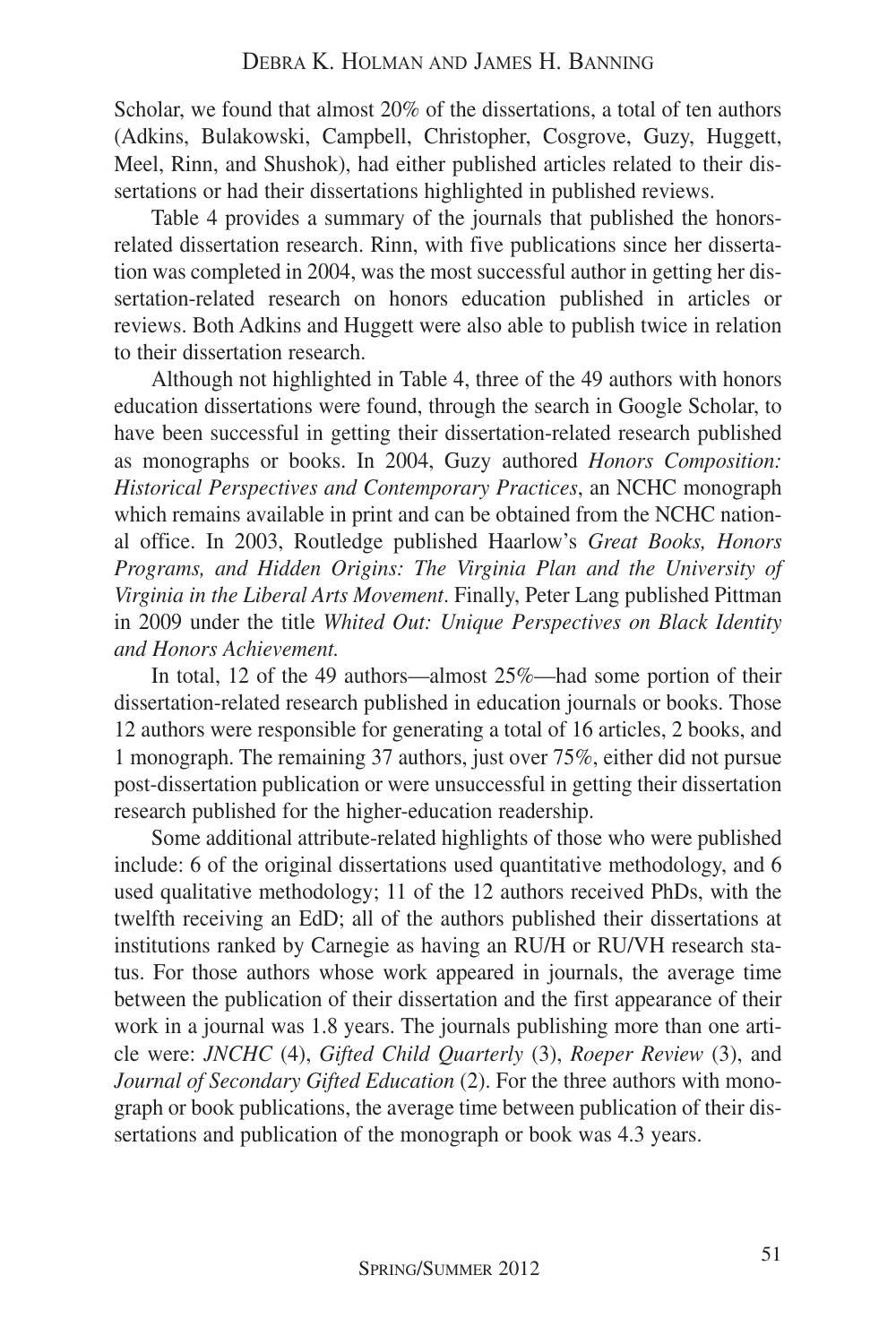| <b>Journal</b>                                                            | Author(s) and Year                                                |
|---------------------------------------------------------------------------|-------------------------------------------------------------------|
| <b>CBMS</b> Issues in Mathematics<br>Education                            | Meel, D. E. (1998)                                                |
| Community College Journal of<br><b>Research and Practice</b>              | Bulakowski, C., & Townsend, B. K. (1995)                          |
| Gifted Child Quarterly                                                    | Rinn, A. N. (2007)                                                |
|                                                                           | Rinn, A. N., & Cunningham, L. G. (2008)                           |
|                                                                           | Rinn, A. N., & Plucker, J. A. (2004)                              |
| Journal of College Student<br>Retention: Research, Theory<br>and Practice | Campbell, K. C., & Fuqua, D. R. (2008)                            |
| Journal of Secondary Gifted                                               | Parker, W. D., & Adkins, K. K. (1995)                             |
| Education                                                                 | Rinn, A. N. (2005)                                                |
| Journal of the National Collegiate                                        | Cosgrove, J. R. (2004)                                            |
| <b>Honors Council</b>                                                     | Guzy, A. (2004)                                                   |
|                                                                           | Huggett, K. D. (2003)                                             |
|                                                                           | Shushok Jr., F. (2006)                                            |
| NACADA Journal                                                            | Huggett, K. D. (2004)                                             |
| Roeper Review                                                             | Blanchfield, S. L. K., Christopher, M. M.,<br>& Lee, M.-S. (2004) |
|                                                                           | Chin, C. S., & Rinn, A. N. (2004)                                 |
|                                                                           | Parker, W. D., & Adkins, K. K. (1995)                             |

#### **Table 4. Summary of Journals & Articles Published with Dissertation-Related Findings**

# **DISCUSSION**

Through our bounded qualitative meta-study of doctoral dissertation abstracts on undergraduate honors education, we learned a great deal. Ten universities, with two in particular, Arizona State University and Indiana University, have taken a leadership role in supporting doctoral research on honors education since the mid-1980s. Those universities granted more PhDs for honors-related dissertations than EdDs, at an almost three to one ratio from 1987 through 2006. During that time, 84% of the dissertations were also published at institutions with an RU/H or RU/VH Carnegie research classification.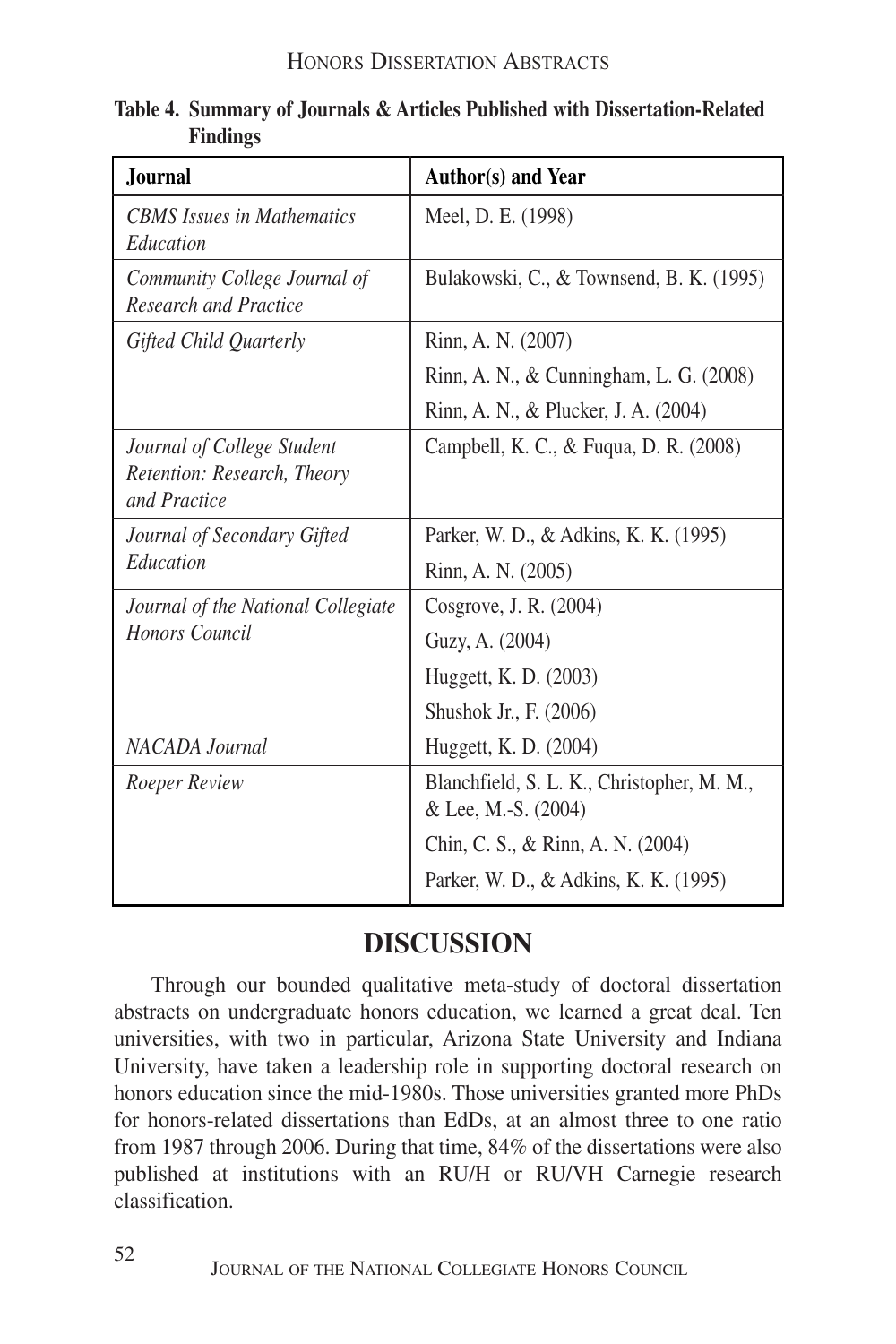In a three-to-one ratio, more women than men authored doctoral dissertations between 1987 and 2006; this is consistent with previous studies of higher-education-related dissertations (Banning & Kuk, 2009 and 2011). Also consistent with previous studies was the balanced distribution of quantitative and qualitative methods across the dissertations, although a trend toward quantitative-based methodology in honors-related dissertations may have started developing in around 2000.

Typical subjects for honors-related dissertations from 1987 through 2006 were, in order from most to least common, evaluation, curriculum and instruction, achievement, recruitment and retention, and student development. Just over three-quarters of all dissertations produced did not involve a comparative study with non-honors programs, colleges, or students.

## **PUBLICATION-RELATED TRENDS FOR DISSERTATIONS ON HONORS EDUCATION**

The number of dissertations on honors education is on the increase with 21 published in the ten-year period 1987–1996 and 28 published in the subsequent ten years, representing overall a 33% increase decade to decade. Education journals and publishing houses have taken notice of the increased interest in honors education. Over the twenty-year period examined, 12 of the 16 dissertation-related articles that were published appeared in print after 2000. Additionally, the NCHC monograph and two books generated from the dissertation research have all been published since 2003.

#### **RECOMMENDATIONS FOR FUTURE RESEARCH**

Based on our analyses, we have two sets of recommendations for those interested in undertaking future honors-related doctoral research. The first recommendation is directed toward individuals considering evaluation-based orientations for their dissertation. A strong preponderance of qualitativebased methodology (11 out of the 15 dissertations) characterized the dissertations on evaluation, and none of the evaluation-oriented dissertations sought comparative analyses with non-honors programs, colleges, or students. To provide balance in evaluation-based research on honors, we recommend more dissertations take a quantitative or mixed methods approach. In particular, Teddlie and Tashakkori in 2009 provided a valuable resource for those considering mixed methods. Additionally, in an effort to better understand what makes honors distinct from other collegiate education experiences, evaluation ought to incorporate some comparative analysis with appropriate non-honors education paradigms.

Our second recommendation is for researchers in social science or educational psychology disciplines. We found that many of the dissertations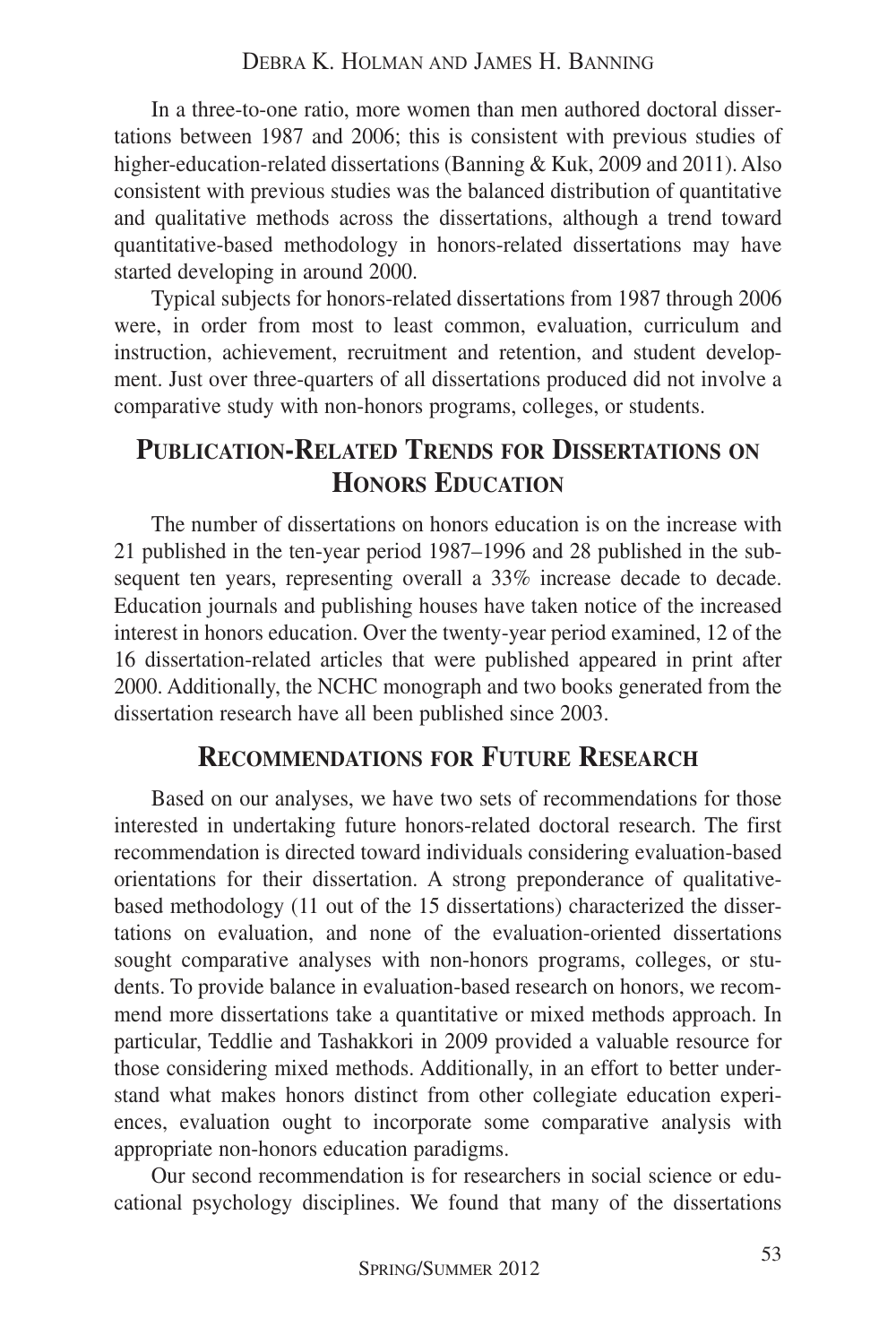focused on personal attributes of honors students, typically examining the attribute in relation to some aspect(s) of the students' collegiate or honorsspecific experience(s). The results of these studies typically pointed to the value of honors education in students' overall collegiate success. When considering future studies of honors students' personal attributes in relation to major or honors program characteristics, an ecological framework may be of interest. The ecological framework not only focuses on dynamics among personal attributes and environmental conditions related to behavioral outcomes but also helps structure interventions (Felner & Felner). Therefore, an ecological framework could support the following kind of question for honors education research: What student attributes under what kinds of program characteristics promote what kinds of behavior? Answering such a question within a mixed methods approach could further support student success outcomes for participants in honors programs and colleges.

## **REFERENCES**

(Dissertations evaluated within the meta-study are noted with an asterisk.)

- \*Abrams, D. J. (2004). *Hands howling volumes: How prelingually severely and profoundly deaf honors student writers define and develop writer's voice* (Doctoral dissertation). Retrieved from Digital Dissertations: ProQuest. (3107907)
- \*Adkins, K. K. (1994). *Relationship between perfectionism and suicidal ideation for students in a college honors program and students in a regular college program* (Doctoral dissertation). Retrieved from Digital Dissertations: ProQuest. (9429201)
- \*Allen, N. E. (2002). *Factors that predict HBCU honors students'persistence and cumulative grade point average* (Doctoral dissertation). Retrieved from Digital Dissertations: ProQuest. (3053028)
- Altheide, D. L. (1987). Ethnographic content analysis. *Qualitative Sociology, 10*(1), 65–77.
- Altheide, D. L, Coyle, M., DeVriese, K., & Schneider, C. (2008). Emergent Qualitative Document Analysis. In S. N. Hesse-Biber & P. Leavy (Eds.). *Handbook of emergent themes* (pp. 127–154). New York, NY: Guilford Press.
- \*Aryulina, D. (1995). *Learning strategies used by honors students in an investigative introductory biology laboratory program* (Doctoral dissertation). Retrieved from Digital Dissertations: ProQuest. (9544232)
- Banning, J., & Folkestad, J. E. (2011). STEM education related dissertation abstracts: A bounded qualitative meta-study. *Journal of Science Education and Technology*, 1–12. doi: 10.1007/s10956-011-9361-9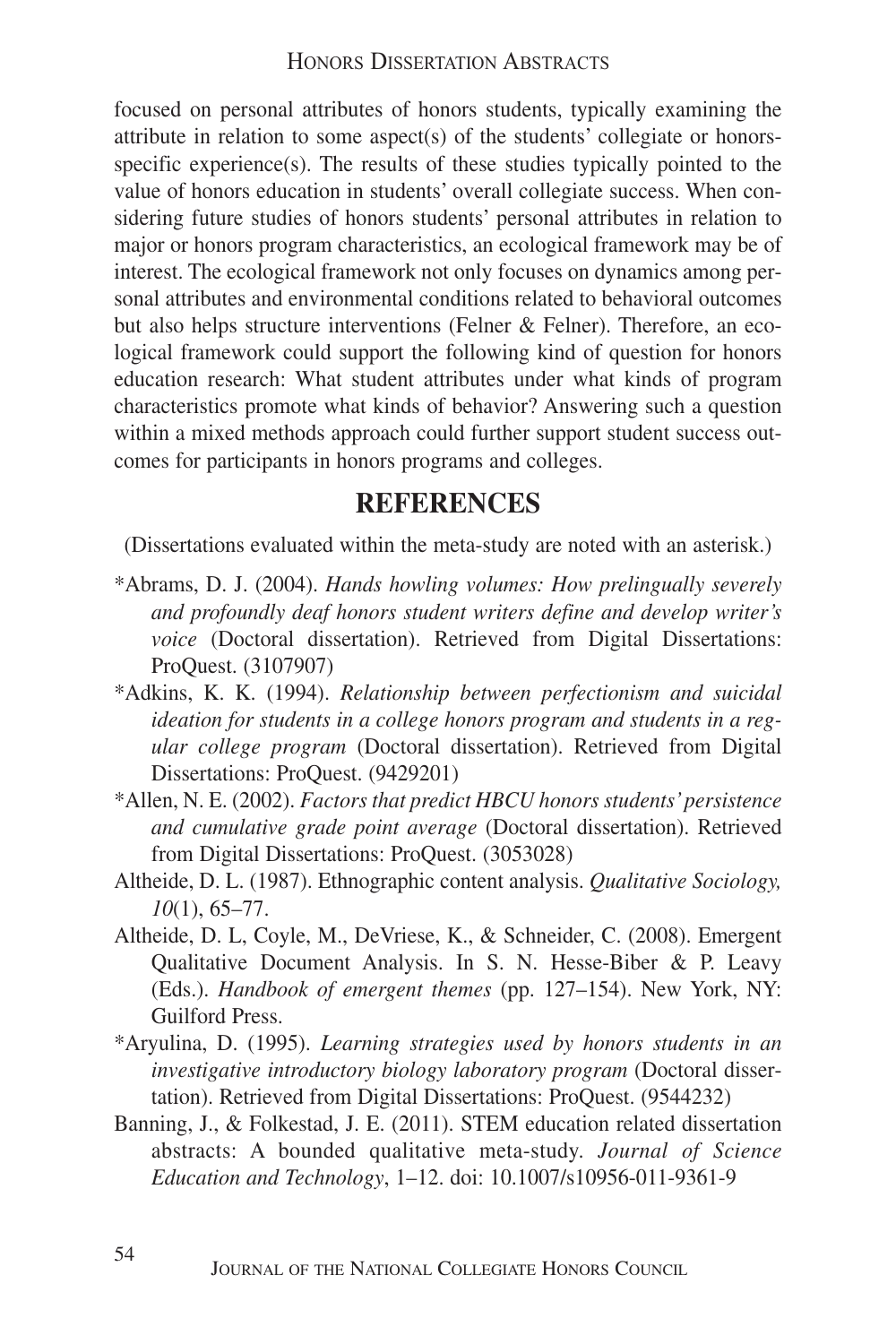- Banning, J. H., & Kuk, L. (2009). The student affair organizational dissertation: A bounded qualitative meta-study. *College Student Journal, 43*(2), 285–293.
- Banning, J. H., & Kuk, L. (2011). College housing dissertations: A bounded qualitative meta-study. *Journal of College and University Student Housing, 37*(2), 91–104.
- \*Billingsley, L. C. (1994). *Honors program model for Adams State College, Alamosa, Colorado* (Doctoral dissertation). Retrieved from Digital Dissertations: ProQuest. (9521933)
- Blanchfield, S. L. K., Christopher, M. M., & Lee, M.-S. (2004). Recent dissertation research in gifted studies. *Roeper Review, 27*(2), 121. doi: 10.1080/02783190509554300
- \*Bouldin, E. L. (1998). *Family practices that facilitate student achievement: A qualitative study of honor students at the University of Alabama* (Doctoral dissertation). Retrieved from Digital Dissertations: ProQuest. (9907010)
- \*Brown-Myers, P. A. (1989). *Construct and predictive validity of the revised California Psychological Inventory for college freshmen enrolled in honors programs* (Doctoral dissertation). Retrieved from Digital Dissertations: ProQuest. (9109031)
- \*Bulakowski, C. (1993). *An evaluation of the honors program at the College of Lake County* (Doctoral dissertation). Retrieved from Digital Dissertations: ProQuest. (9326149)
- Bulakowski, C., & Townsend, B. K. (1995). Evaluation of a community college honors program: Problems and possibilities. *Community College Journal of Research and Practice, 19*(6), 485–499. doi: 10.1080/1066892950190602
- \*Campbell, K. C. (2006). *An examination of student completion in a collegiate honors program* (Doctoral dissertation). Retrieved from Digital Dissertations: ProQuest. (3211660)
- Campbell, K. C., & Fuqua, D. R. (2008). Factors predictive of student completion in a collegiate honors program. *Journal of College Student Retention: Research, Theory and Practice, 10*(2), 129–153.
- \*Capuana, J. A. (1993). *Honors programs at the University at Buffalo: A case study in curriculum innovation* (Doctoral dissertation). Retrieved from Digital Dissertations: ProQuest. (9330042)
- Carnegie Foundation for the Advancement of Teaching. (2012, January 12). The Carnegie classification of institutions of higher education. Retrieved from <http://classifications.carnegiefoundation.org/index.php?key=782>
- Chin, C. S., & Rinn, A. N. (2004). Recent dissertation research in gifted studies. *Roeper Review, 27*(1), 59.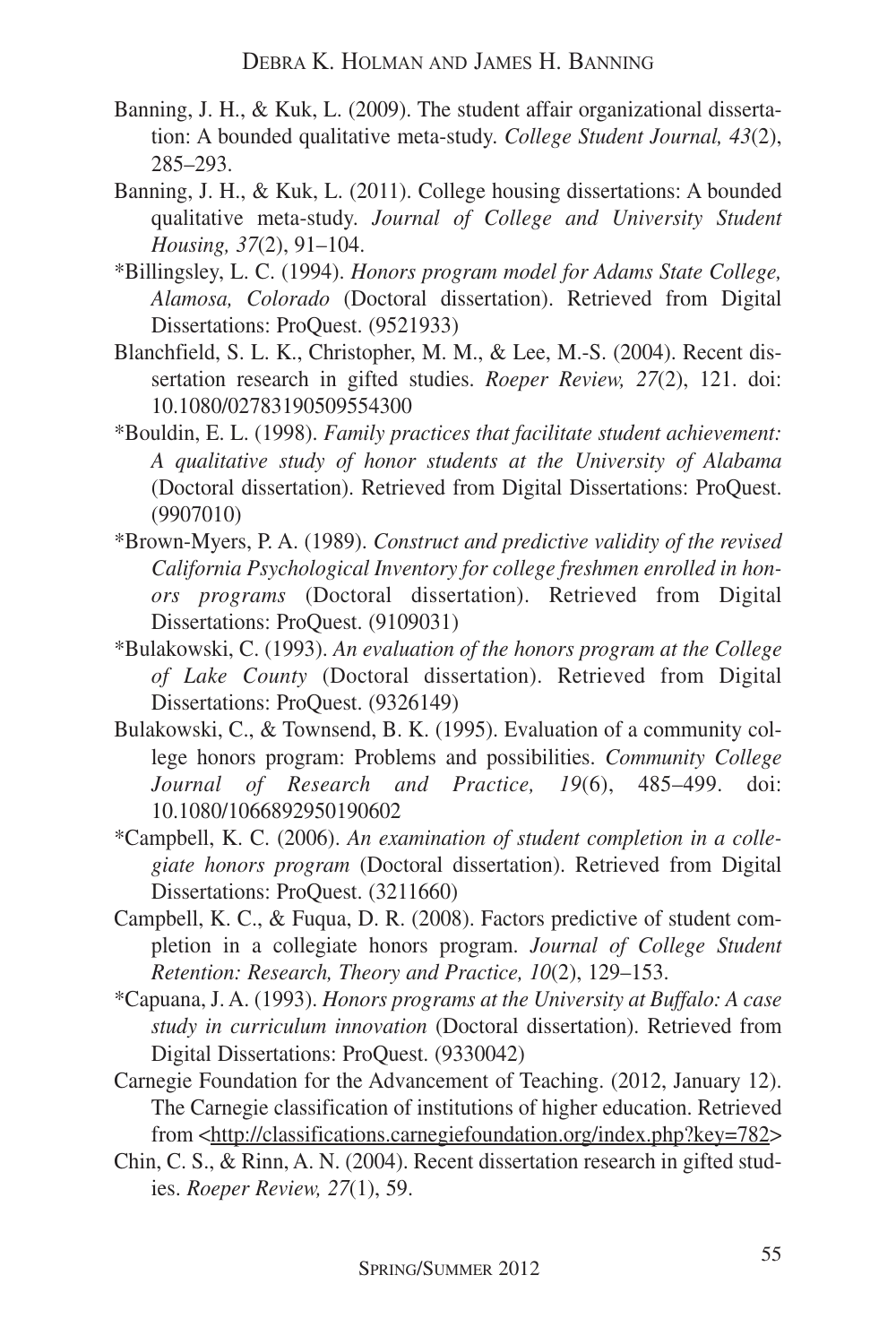- \*Chmiel, S. M. (1993). *Personal and social characteristics of gifted and traditional engineering students as predictors of academic success* (Doctoral dissertation). Retrieved from Digital Dissertations: ProQuest. (9330046)
- \*Christopher, M. M. (2003). *Perceptions of the university honors college by gifted university students: A case study* (Doctoral dissertation). Retrieved from Digital Dissertations: ProQuest. (3108689)
- \*Cook-Goodhue, N. R. (1989). *Career choices and teaching: Perceptions of honors college students* (Doctoral dissertation). Retrieved from Digital Dissertations: ProQuest. (8921459)
- Corbin, J. & Strauss, A. (2008). *Basics of qualitative research*. (3rd ed.). Los Angeles, CA: Sage.
- \*Cosgrove, J. R. (2004). *The impact of honors programs on undergraduate retention and graduation* (Doctoral dissertation). Retrieved from Digital Dissertations: ProQuest. (3140004)
- Cosgrove, J. R. (2004). The impact of honors programs on undergraduate academic performance, retention, and graduation. *Journal of the National Collegiate Honors Council, 5*(2), 45–53.
- Creswell, J. W. (2009). *Research design: Qualitative, quantitative, and mixed methods approaches* (3rd ed.). Thousand Oaks, CA: Sage.
- \*Cummins, C. F. (2004). *Honors programs in Catholic colleges and universities* (Doctoral dissertation). Retrieved from Digital Dissertations: ProQuest. (3148079)
- Davies, T. G., Dickmann, E., Harbour, C. P., & Banning, J. H. (2011). Community college dissertations—2004: A bounded qualitative metastudy. *Community College Journal of Research and Practice, 35*(12), 921–954.
- \*DeHart, K. E. (1993). *A comparative study of two northeast Ohio universities'honors programs: The University of Akron and Kent State University* (Doctoral dissertation). Retrieved from Digital Dissertations: ProQuest. (9409215)
- \*Enochs, P. P. (2001). *A descriptive analysis on the impact of the honors program as perceived by participating honors students at Tennessee State University* (Doctoral dissertation). Retrieved from Digital Dissertations: ProQuest. (3007562)
- Felner, R. D., & Felner, T. V. (1989). Primary prevention program in the educational context: A transactional ecological framework and analysis. In L. A. Bond & B. C. Compas (Eds.). *Primary prevention programs in the schools*. (pp.34–49). Newbury Park, CA: Sage.
- \*Freeman, M. G. (1988). *A study of the relationship of honors students' residential environment, college of enrollment, and gender to quality of*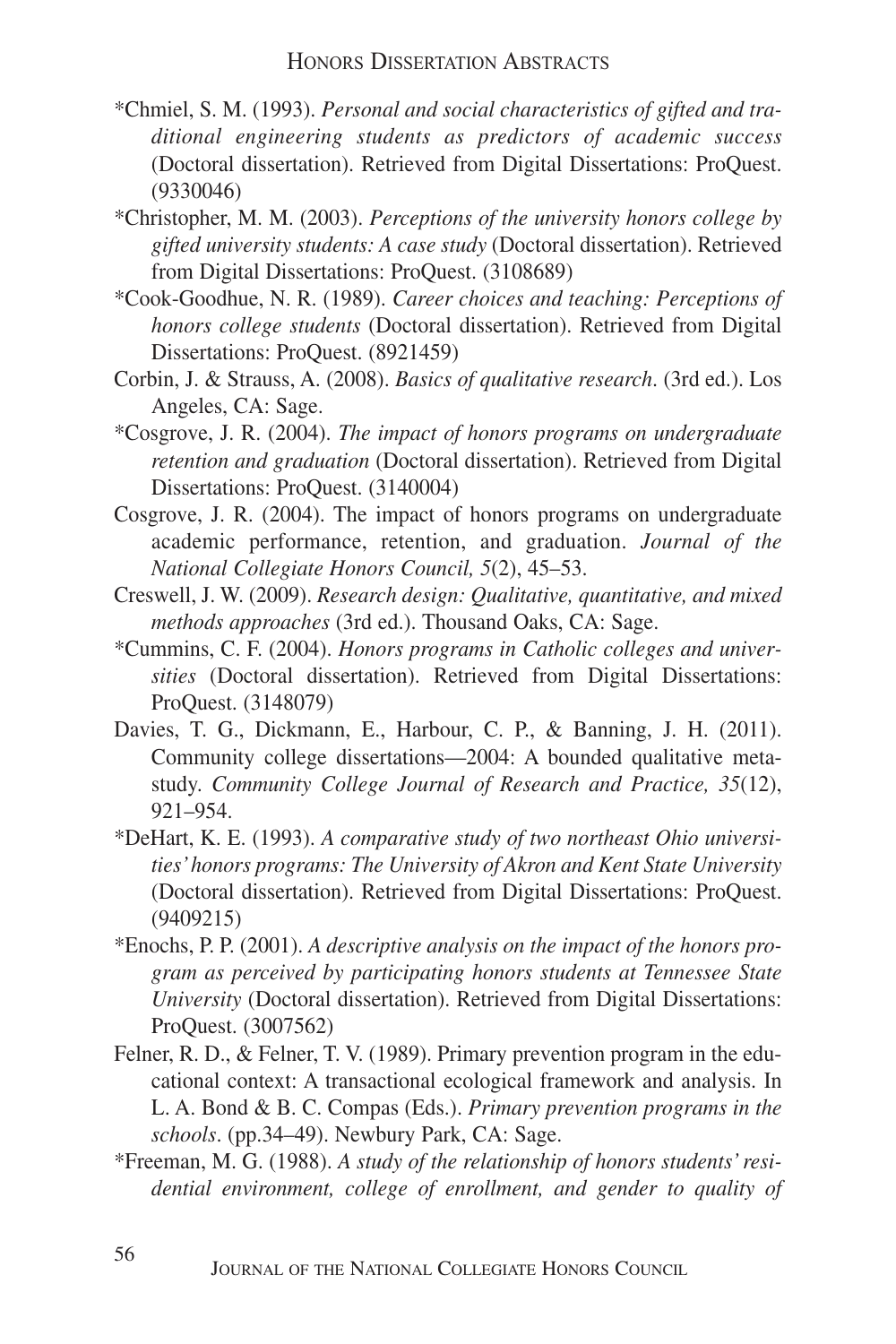*effort and student involvement* (Doctoral dissertation). Retrieved from Digital Dissertations: ProQuest. (8824500)

- \*Gagliardi, C. J. (2005). *Non-intellective factors and academic persistence in honors college female freshmen* (Doctoral dissertation). Retrieved from Digital Dissertations: ProQuest. (3194909)
- \*Galinova, E. V. (2005). *The construction of meritocracy within mass higher education: Organizational dynamics of honors programs at American colleges and universities* (Doctoral dissertation). Retrieved from Digital Dissertations: ProQuest. (3173790)
- \*Gibboney, R. K. (1997). *"Knowing what I know, how do I live with myself?" or service-learning and commitment to community: Exploring the implications of honors students' perceptions of the process two years later* (Doctoral dissertation). Retrieved from Digital Dissertations: ProQuest. (9805344)
- Glass, G. V. (1976). Primary, secondary, and meta-analysis of research. *Educational Researcher, 5,* 3–8.
- \*Green, S. M. (2005). *A study of academic achievement among freshmen gifted female honor college students versus academic achievement of freshmen gifted female non-honor college students at a Southern public university* (Doctoral dissertation). Retrieved from Digital Dissertations: ProQuest. (3167300)
- \*Guzy, A. (1999). *Writing in the other margin: A survey of and guide to composition courses and projects in college and university honors programs* (Doctoral dissertation). Retrieved from Digital Dissertations: ProQuest. (9936724)
- Guzy, A. (2003). *Honors composition: Historical perspectives and contemporary practices*. Lincoln, NE: National Collegiate Honors Council. NCHC Monograph Series.
- Guzy, A. (2004). Research in honors and composition. *Journal of the National Collegiate Honors Council, 5*(1), 37–40.
- \*Haarlow, W. N. (2000). *Great books, honors programs and hidden origins: The Virginia Plan and the University of Virginia in the liberal arts movement* (Doctoral dissertation). Retrieved from Digital Dissertations: ProQuest. (9987211)
- Haarlow, W. N. (2003). *Great books, honors programs, and hidden origins: The Virginia Plan and the University of Virginia in the liberal arts movement*. New York, NY: Routledge.
- \*Harrison-Cook, R. R. (1999). *An examination of issues affecting African-American student decisions to enroll in honors programs or honors colleges at predominantly white postsecondary institutions* (Doctoral dissertation). Retrieved from Digital Dissertations: ProQuest. (9928309)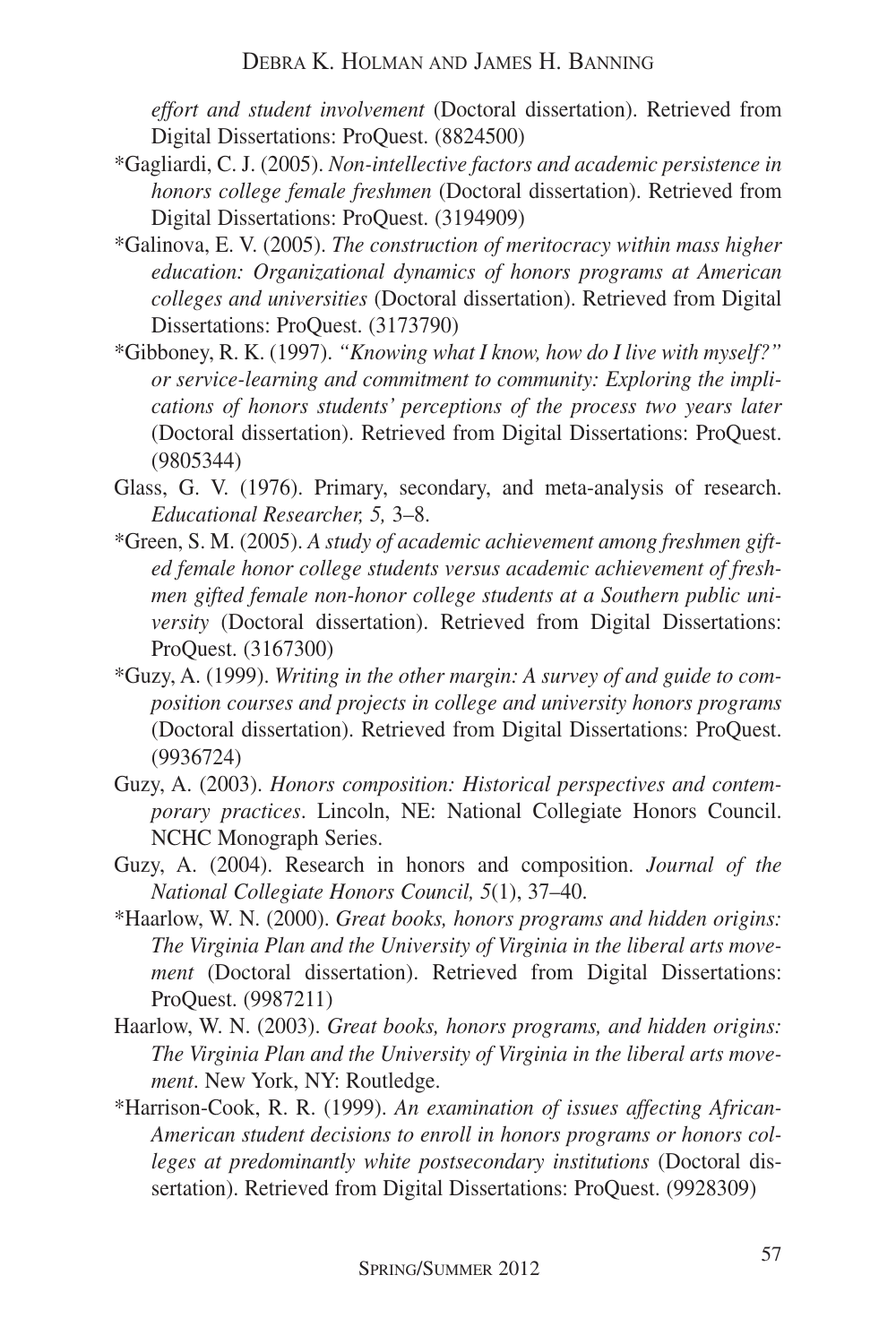- \*Higginbotham, L. G. K. (1992). *An existential and empirical analysis of death anxiety and perfectionism in academically gifted and traditional college students* (Doctoral dissertation). Retrieved from Digital Dissertations: ProQuest (9301450)
- \*Hollister, D. L. (2001). *Is there a difference in learning styles of honors versus non-honors students as assessed by the GEFT?* (Doctoral dissertation). Retrieved from Digital Dissertations: ProQuest. (3013891)
- Holman, D. K. (2007). *Annotated bibliography: Honors research.* Report presented to the National Collegiate Honors Council External Relations Committee, National Collegiate Honors Council Conference, Denver, CO.
- Holman, D. K. (2007). *Research about honors* [Developing in Honors Extended Discussion Session]. Paper presented at the National Collegiate Honors Council Conference, Denver, CO.
- Holman, D. K. (2007). *Tapping Technology in Honors Teaching & Learning.* [Teaching and Learning Invited Panel]. Paper presented at the National Collegiate Honors Council Conference, Denver, CO.
- \*Huggett, K. N. D. (2003). *A grounded theory of high-quality undergraduate honors programs* (Doctoral dissertation). Retrieved from Digital Dissertations: ProQuest. (3089609)
- Huggett, K. D. (2003). Fostering microenvironments for teaching and learning: Findings of a study of program quality in honors programs. *Journal of the National Collegiate Honors Council, 4*(2), 53–88.
- Huggett, K. D. (2004). Advising in undergraduate honors programs: A learner-centered approach. *NACADA Journal, 24*(1/2), 75–87.
- King, N. (1998). Template analysis. In G. Symon & C. Cassell (Eds.), *Qualitative methods and analysis in organizational research: A practical guide* (pp. 118–134). Thousand Oaks, CA: Sage.
- Krippendorff, K. (2004). *Content analysis: An introduction to its methodology* (2nd ed.). Thousand Oaks, CA: Sage.
- \*Lapp-Rincker, R. H. (2003). *Achievement motivation in honors students: The role of the impostor phenomenon and self-efficacy* (Doctoral dissertation). Retrieved from Digital Dissertations: ProQuest. (3111491)
- \*Lease, J. A. (2003). *Defining friendships: Peer relationships among female college honors students* (Doctoral dissertation). Retrieved from Digital Dissertations: ProQuest. (0805057)
- Lipsey, M. W., & Wilson, D. B. (2001). *Practical media-analysis.* Thousand Oaks, CA: Sage.
- \*Longo, F. C. (1995). *Gifted education: Its effect on college functioning* (Doctoral dissertation). Retrieved from Digital Dissertations: ProQuest. (9606312)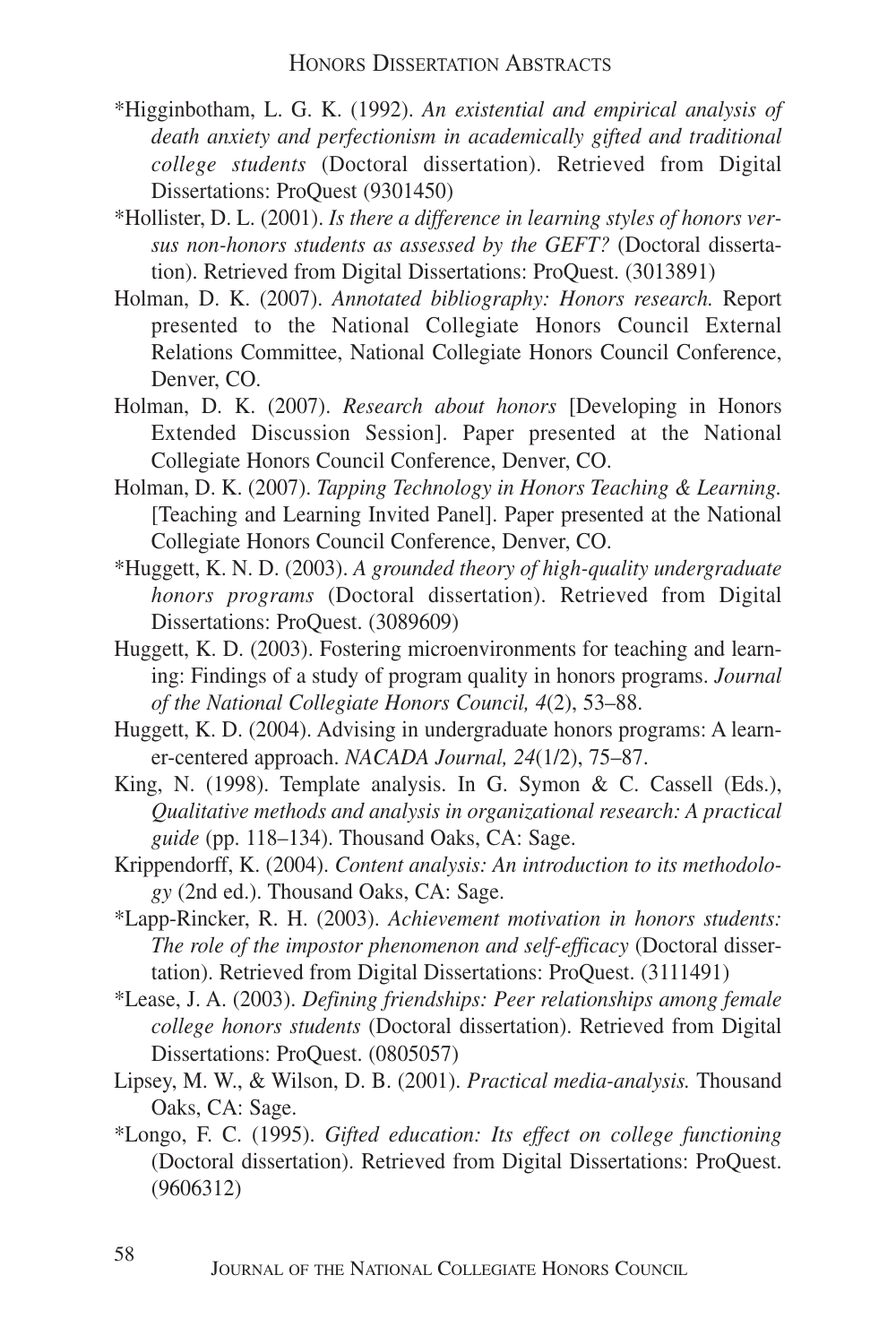- Major, C. H., & Savin-Baden, M. (2010). *An introduction to qualitative research synthesis: Managing the information explosion in social science research*. London, UK: Routledge.
- \*Mathey, C. K. (1993). *Six female college honors students' reader responses to literature and how they indicate religious or philosophical values* (Doctoral dissertation). Retrieved from Digital Dissertations: ProQuest. (9411193)
- \*McCrimmon, C. A. (1988). *Gifted college students: A study of self esteem, depression, and demographics* (Doctoral dissertation). Retrieved from Digital Dissertations: ProQuest. (8905807)
- \*Meel, D. E. (1995). *A comparative study of honor students' understandings of central calculus concepts as a result of completing a calculus and mathematica or a traditional calculus curriculum* (Doctoral dissertation). Retrieved from Digital Dissertations: ProQuest. (9614207)
- Meel, D. E. (1998). Honors students' calculus understandings: Comparing Calculus & Mathematica and traditional calculus students. *CBMS Issues in Mathematics Education, 7*, 163–215.
- \*Montgomery, W. L. (1991). *Factors affecting student satisfaction in community college honors programs* (Doctoral dissertation). Retrieved from Digital Dissertations: ProQuest. (9203047)
- Noblit, G. W., & Hare, P. D. (1988). *Meta-ethnography: Synthesizing qualitative studies.* Newbury Park, CA: Sage.
- \*Park-Curry, P. S. (1988). *Honors student role-identity: Social structure, selfstructure, and role performance* (Doctoral dissertation). Retrieved from Digital Dissertations: ProQuest. (8824586)
- Parker, W. D., & Adkins, K. K. (1995). The Incidence of Perfectionism in Honors and Regular College Students. *Journal of Secondary Gifted Education, 7*(1), 303–309.
- Parker, W. D., & Adkins, K. K. (1995). Perfectionism and the gifted. *Roeper Review, 17*(3), 173–175. doi: 10.1080/02783199509553653
- Paterson, B. L., Thorne, S. E., Canam, C., & Jillings, C. (2001). *Meta-study of qualitative health research: A practical guide to meta-analysis and meta-synthesis.* Thousand Oaks, CA: Sage.
- \*Peterson, S. S. (1989). *Characteristics of honors programs in National League for Nursing accredited baccalaureate programs* (Doctoral dissertation). Retrieved from Digital Dissertations: ProQuest. (9017487)
- \*Phillips, G. W. (2003). *Measuring the effectiveness of community college honors programs* (Doctoral dissertation). Retrieved from Digital Dissertations: ProQuest. (3112229)
- \*Pittman, A. A. (2003). *Whited out: The influence of collegiate honors education on Black racial identity* (Doctoral dissertation). Retrieved from Digital Dissertations: ProQuest. (3089759)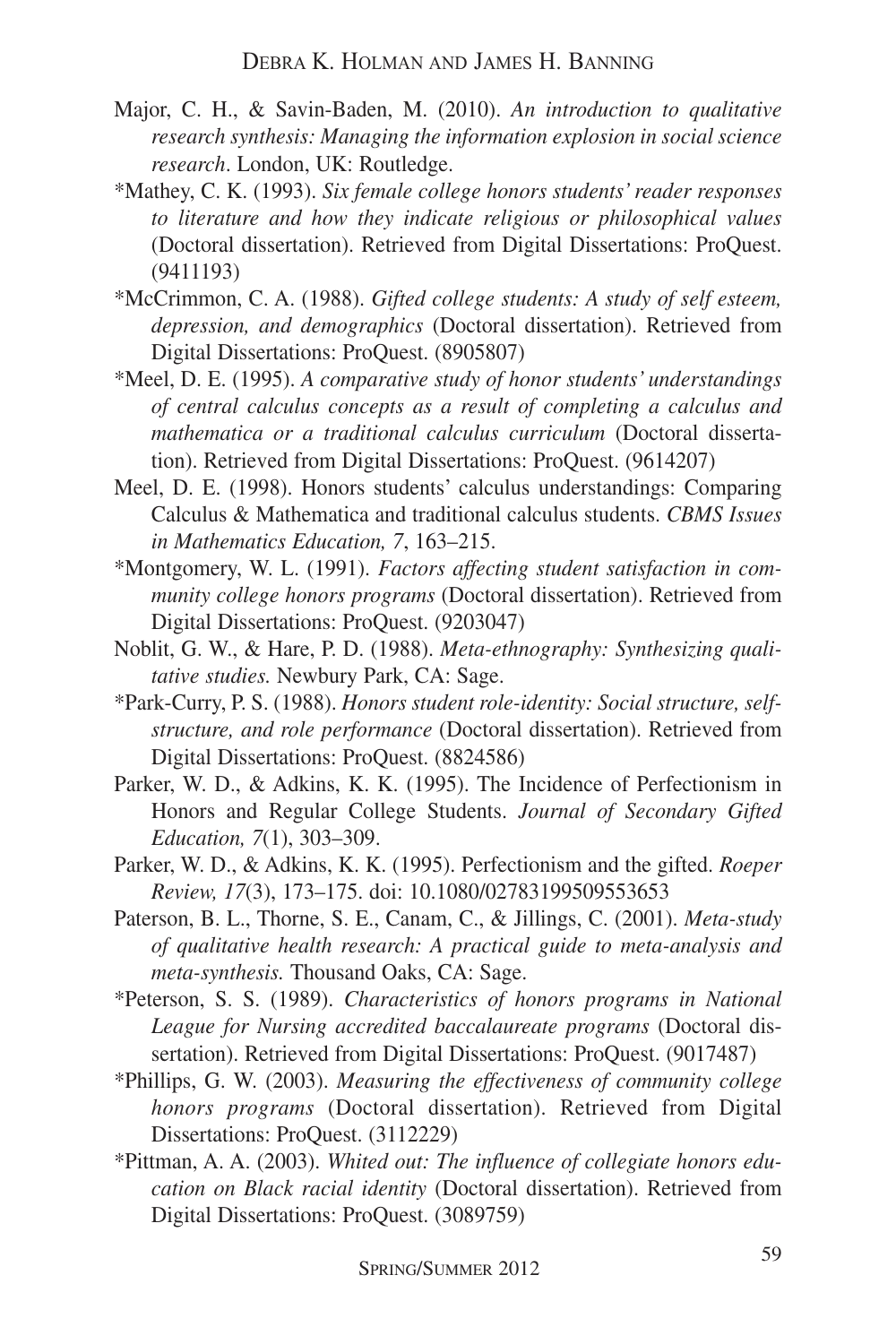- Pittman, A. A. (2009). *Whited out: Unique perspectives on Black identity and honors achievement*. New York, NY: Peter Lang.
- \*Powell, G. S. (1992). *Critical incidents for the development of community college honors programs* (Doctoral dissertation). Retrieved from Digital Dissertations: ProQuest. (9235099)
- \*Ringle, J. A. (1999). *Generative evaluation of instruction in an honors college, using small group instructional diagnosis: More than dots on a page* (Doctoral dissertation). Retrieved from Digital Dissertations: ProQuest. (9933205)
- \*Rinn, A. N. (2004). *Effects of perceived programmatic selectivity on the academic achievement, academic self-concepts, and aspirations of gifted college students* (Doctoral dissertation). Retrieved from Digital Dissertations: ProQuest. (3134039)
- Rinn, A. N. (2005). Trends among honors college students: An analysis by year in school. *The Journal of Secondary Gifted Education, 16*(4), 157–167.
- Rinn, A. N. (2007). Effects of programmatic selectivity on the academic achievement, academic self-concepts, and aspirations of gifted college students. *Gifted Child Quarterly, 51*(3), 232–245.
- Rinn, A. N., & Cunningham, L. G. (2008). Using Self-Concept Instruments With High-Ability College Students. *Gifted Child Quarterly, 52*(3), 232–242.
- Rinn, A. N., & Plucker, J. A. (2004). We recruit them, but then what? The educational and psychological experiences of academically talented undergraduates. *Gifted Child Quarterly, 48*(1), 54–67.
- \*Sell, D. K. (1987). *Predicting success in an honors program: A comparison of multiple and ridge regression* (Doctoral dissertation). Retrieved from Digital Dissertations: ProQuest. (8807234)
- \*Shushok Jr., F. X. (2002). *Educating the best and the brightest: Collegiate honors programs and the intellectual, social and psychological development of students* (Doctoral dissertation). Retrieved from Digital Dissertations: ProQuest. (3070562)
- Shushok Jr., F. (2006). Student outcomes and honors programs: A longitudinal study of 172 Honors students, 2000–2004. *Journal of the National Collegiate Honors Council, 7*(2), 85–96.
- \*Shute, L. D. (1999). *An investigation of multipotentiality among university honors students* (Doctoral dissertation). Retrieved from Digital Dissertations: ProQuest. (9942597)
- \*Smith, G. P. W. (2000). *The relationship between parental involvement, peer pressure, and self-concept to first-semester freshman grade-point aver-*